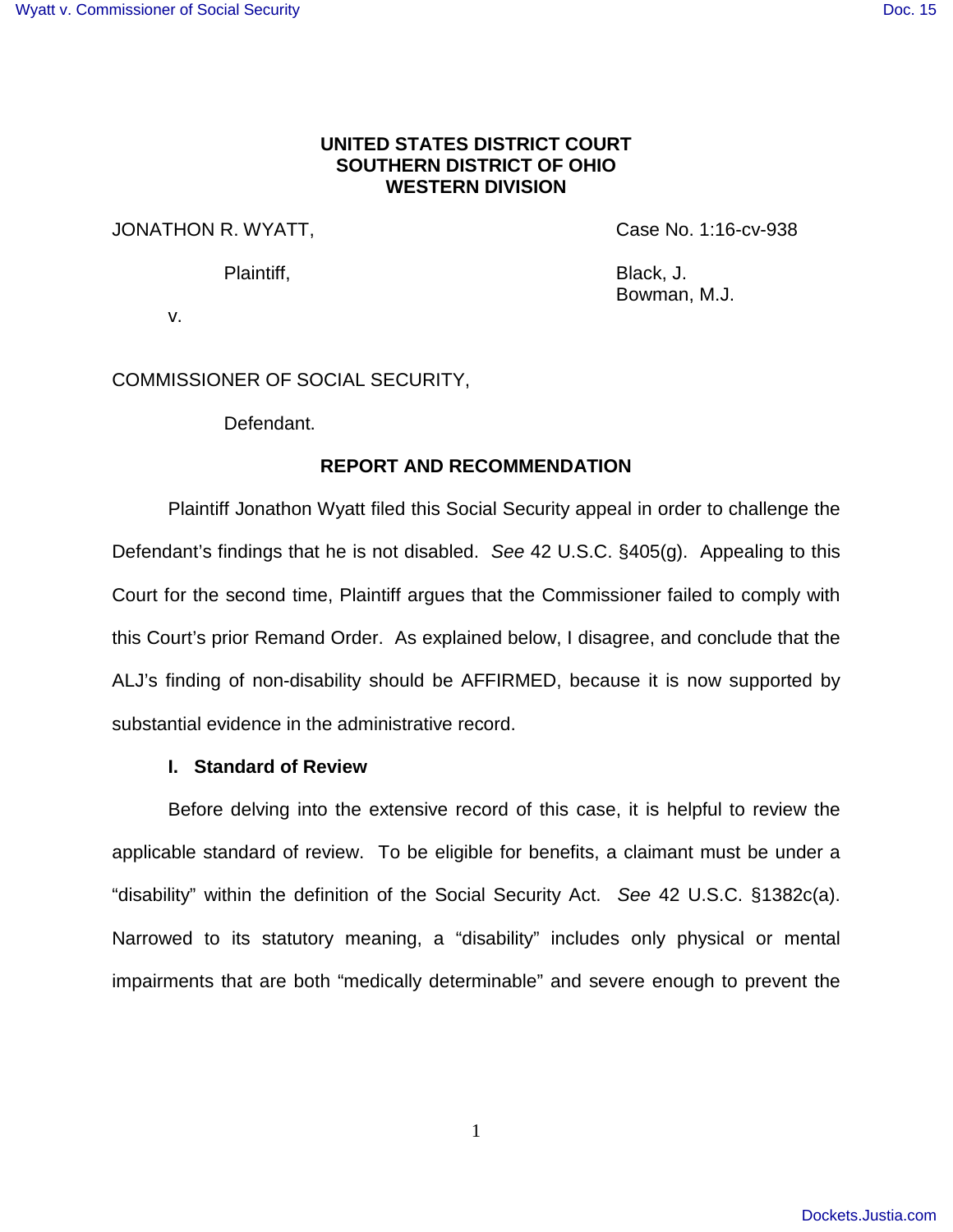applicant from (1) performing his or her past job and (2) engaging in "substantial gainful activity" that is available in the regional or national economies. See Bowen v. City of New York, 476 U.S. 467, 469-70 (1986).

When a court is asked to review the Commissioner's denial of benefits, the court's first inquiry is to determine whether the ALJ's non-disability finding is supported by substantial evidence. 42 U.S.C. § 405(g). Substantial evidence is "such relevant evidence as a reasonable mind might accept as adequate to support a conclusion." Richardson v. Perales, 402 U.S. 389, 401 (1971) (additional citation and internal quotation omitted). In conducting this review, the court should consider the record as a whole. Hephner v. Mathews, 574 F.2d 359, 362 (6th Cir. 1978). If substantial evidence supports the ALJ's denial of benefits, then that finding must be affirmed, even if substantial evidence also exists in the record to support a finding of disability. Felisky v. Bowen, 35 F.3d 1027, 1035 (6th Cir. 1994). As the Sixth Circuit has explained:

The Secretary's findings are not subject to reversal merely because substantial evidence exists in the record to support a different conclusion . . . . The substantial evidence standard presupposes that there is a 'zone of choice' within which the Secretary may proceed without interference from the courts. If the Secretary's decision is supported by substantial evidence, a reviewing court must affirm.

Id. (citations omitted).

In considering an application for supplemental security income or disability benefits, the Social Security Agency is guided by the following sequential benefits analysis: at Step 1, the Commissioner asks if the claimant is still performing substantial gainful activity; at Step 2, the Commissioner determines if one or more of the claimant's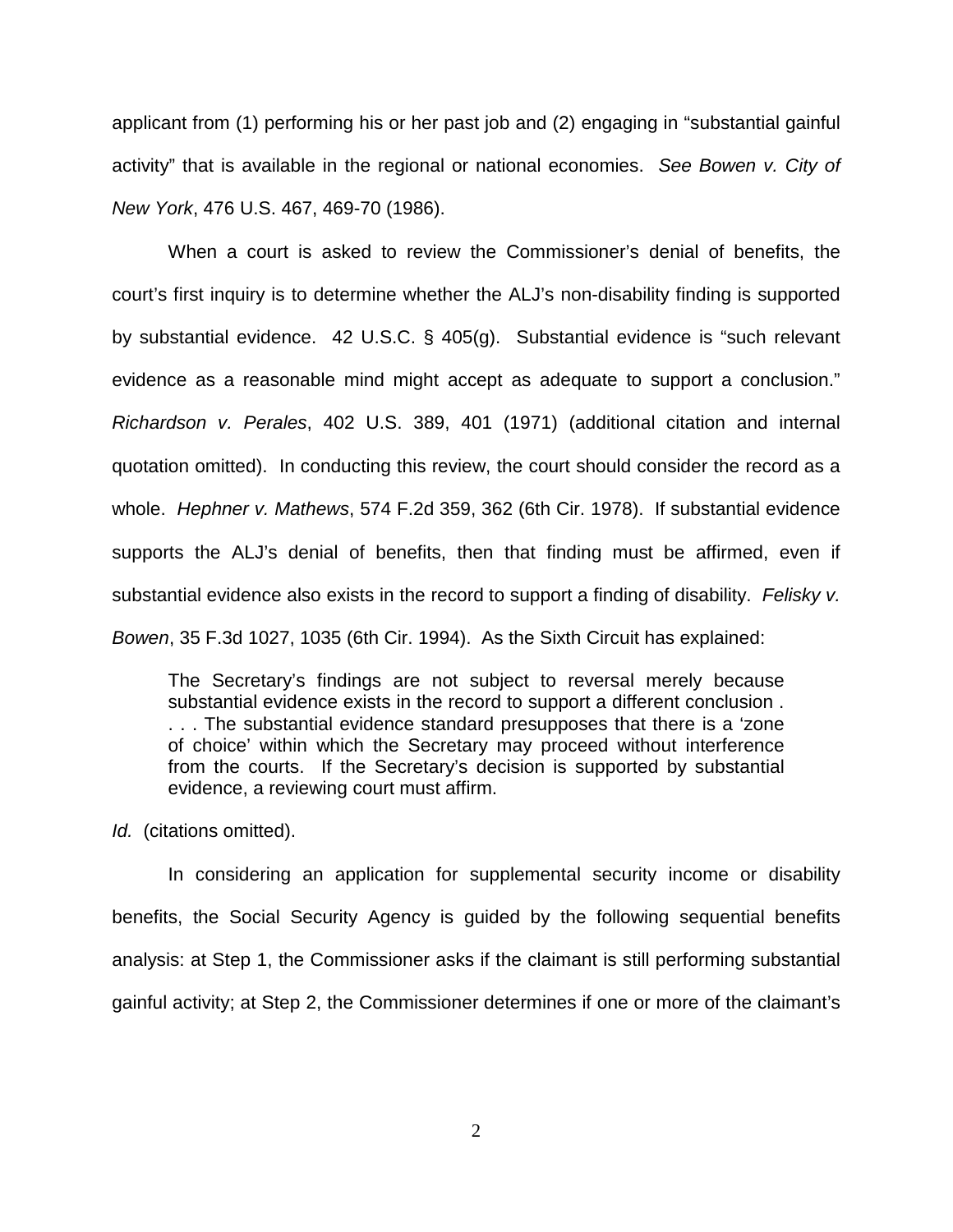impairments are "severe;" at Step 3, the Commissioner analyzes whether the claimant's impairments, singly or in combination, meet or equal a Listing in the Listing of Impairments; at Step 4, the Commissioner determines whether or not the claimant can still perform his or her past relevant work; and finally, at Step 5, if it is established that claimant can no longer perform his past relevant work, the burden of proof shifts to the agency to determine whether a significant number of other jobs which the claimant can perform exist in the national economy. See Combs v. Commissioner of Soc. Sec., 459 F.3d 640, 643 (6th Cir. 2006); 20 C.F.R. §§404.1520, 416.920.

A plaintiff bears the ultimate burden to prove by sufficient evidence that he or she is entitled to disability benefits. 20 C.F.R. § 404.1512(a). A claimant seeking benefits must present sufficient evidence to show that, during the relevant time period, he or she suffered an impairment, or combination of impairments, expected to last at least twelve months, that left him or her unable to perform any job in the national economy. 42 U.S.C. § 423(d)(1)(A).

### **II. Summary of Administrative Record**

The administrative record in this case is lengthy. In addition to a prior Report and Recommendation ("R&R") and Remand Order from this Court, the record contains three consecutive decisions by Administrative Law Judges ("ALJs"). In his current appeal, Plaintiff challenges the last ALJ's decision, alleging that the Commissioner failed to comply with the Court's directives on remand.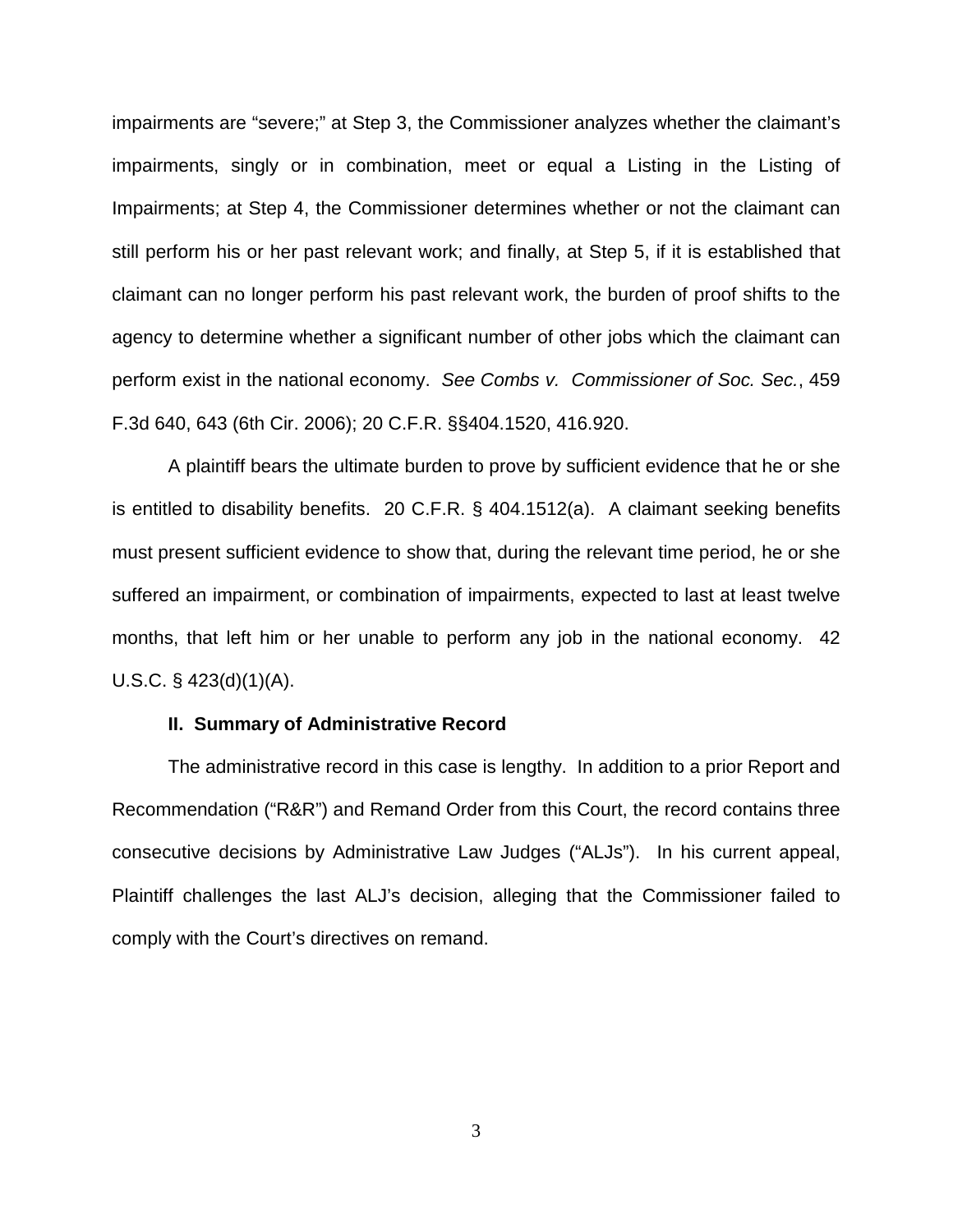Plaintiff filed the application on which this appeal is based nearly a decade ago, seeking Supplemental Security Income ("SSI") benefits. In his 2007 application, Plaintiff alleged a disability onset date of October [1](#page-3-0)7, 2005, when Plaintiff was 25 years old.<sup>1</sup> Despite his relative youth, since reaching adulthood Plaintiff has worked only "under the table," with no substantial gainful employment.<sup>[2](#page-3-1)</sup> (Tr. 445).

After Plaintiff's 2007 claims were denied initially and upon reconsideration, he requested a hearing de novo before an ALJ. On December 11, 2009, ALJ Amelia Lombardo held Plaintiff's first evidentiary hearing, during which Mark Oberlander, Ph.D., testified as a medical expert.<sup>[3](#page-3-2)</sup> (Tr. 3[4](#page-3-3)-66). Notably,<sup>4</sup> Dr. Oberlander opined that Plaintiff's mental impairments met or equaled the requirements for Listings 12.02 (organic mental disorders), 12.04 (affective disorders), 12.06 (anxiety disorders), 12.08 (personality disorders) and/or 12.09 (substance addiction disorders). (Tr. 46, 653).

On May 28, 2010, ALJ Lombardo denied Plaintiff's application in the first of three adverse decisions contained in the record. (Tr. 10-26). ALJ Lombardo found that Plaintiff had severe mental impairments of a bipolar disorder, substance abuse, and borderline intellectual functioning. (Tr. 12). However, she determined that none of Plaintiff's impairments met or equaled a Listing. Generally, to satisfy a mental health

<u>.</u>

<span id="page-3-0"></span><sup>&</sup>lt;sup>1</sup>Plaintiff filed two prior applications for SSI in 2002 and in 2006. Both applications were denied. Plaintiff's 2007 application lists an onset date as 10/17/05, but also asserts that Plaintiff became disabled prior to the age of 22.

<span id="page-3-1"></span><sup>&</sup>lt;sup>2</sup>Plaintiff earned his highest earnings, at the age of 21, when he reported \$2,065.74. Since then, Plaintiff has reported no earnings, except for \$56 in 2007 and \$452.95 in 2014. (Tr. 445).

<span id="page-3-2"></span> $3$ Despite being mistakenly identified in the record at times as a medical doctor (M.D.), Dr. Oberlander is a psychologist, having obtained a Ph.D. in Clinical & Counseling Psychology in 1967. (See, e.g., Tr. 428- 429).

<span id="page-3-3"></span><sup>4</sup>Cases presented on judicial appeal rarely involve testimony from an agency consultant that a plaintiff meets or equals a single Listing, much less five Listings.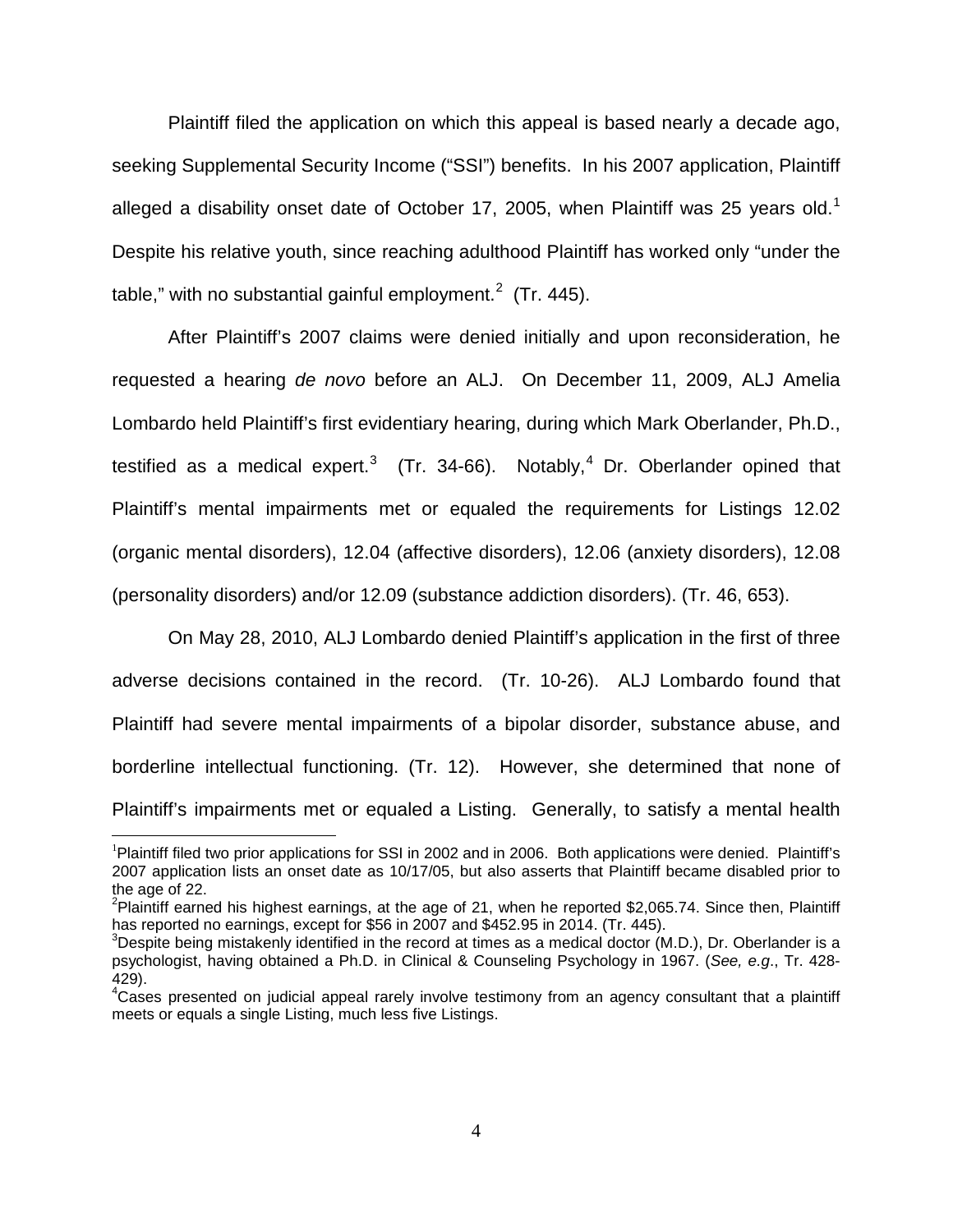Listing, a claimant must establish at least "marked" limitations in two of three functional categories (activities of daily living, maintaining social functioning, and maintaining concentration, persistence and pace) or, alternatively, one "marked" limitation and repeated episodes of decompensation, each of extended duration.<sup>[5](#page-4-0)</sup> The referenced criteria are commonly called the "paragraph B" criteria.

In her assessment of the B criteria, ALJ Lombardo found that Plaintiff had no marked limitations and no extended episodes of decompensation. She determined that Plaintiff retains the residual functional capacity ("RFC") to perform a full range of work at all exertional levels, though she included non-exertional limitations to accommodate his mild-to-moderate mental limitations. (Tr. 17). She found that Plaintiff remained capable of performing multiple jobs and was not disabled. (Tr. 25). After the Appeals Council denied review, Plaintiff appealed to this Court, claiming that the ALJ had erred by failing to find, at Step 3 of the sequential analysis, that Plaintiff met or equaled a Listing. In a related claim, Plaintiff asserted that the ALJ erred in weighing the opinion evidence.

In an R&R filed on May 28, 2013, the undersigned agreed that ALJ Lombardo had "improperly evaluated the evidence of record in determining that Plaintiff did not meet any of the Listings for mental impairments," concluding that the ALJ's "evaluation of Plaintiff's mental impairments did not comport with agency regulation and controlling law." (Tr. 662, 672). The R&R identified three errors. First, the Court found that the ALJ had improperly rejected the opinions of an examining consultant, Dr. Sparks, simply

 $\overline{a}$ 

<span id="page-4-0"></span> $5$ Under the relevant regulations, limitations in the four functional areas listed in paragraph B are rated "none, mild, moderate, marked, or extreme." 20 C.F.R. §404.1520a(c).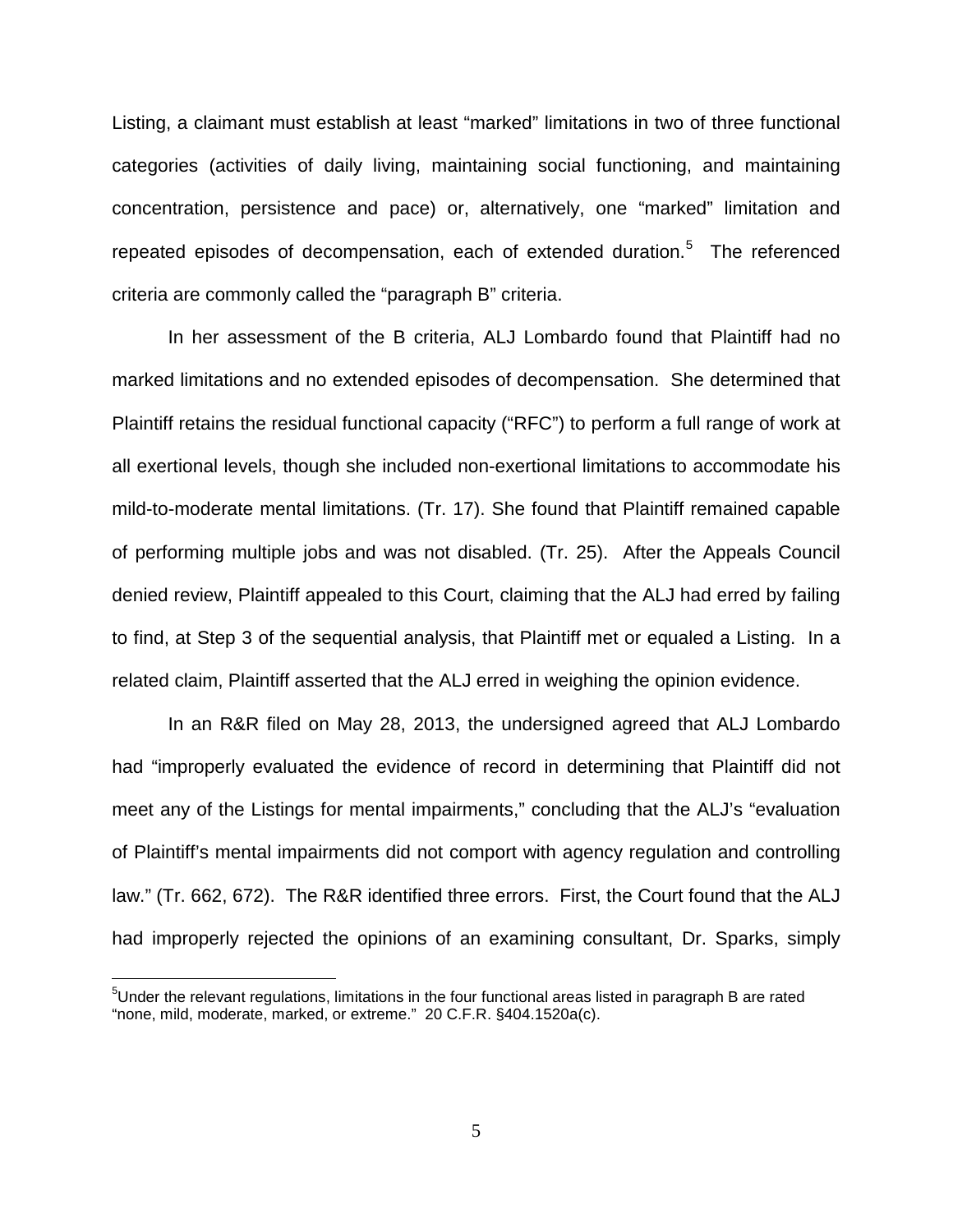because they were based on Plaintiff's self-reports. (See Tr. 675-676, citing Blankenship v. Bowen, 874 F.2d 1116, 1121 (6th Cir. 1989)). Second, in determining Plaintiff's social functioning, <sup>[6](#page-5-0)</sup> the undersigned found that the ALJ improperly focused on Plaintiff's daily activities "in isolation" without evaluating "Plaintiff's statements and testimony as a whole." (Tr. 676, see also Tr. 678-679, reasoning that the ability to perform "limited activities" does not by itself constitute substantial evidence that a claimant's symptoms are not disabling). Third, the undersigned was troubled by ALJ Lombardo's rejection of Dr. Oberlander's opinions as "wholly inconsistent with the record evidence," (Tr. 674), concluding that the ALJ had "ignore[d] the objective findings of record," including substantial evidence that "related to" Plaintiff's mental impairments, such as clinical reports of "racing thoughts, loose thought process, angry effect, crying spells, rapid speech, hyper-verbal, hyperactive, irritable, poor concentration, elated mood, manic episodes, pressured speed and labile effect." (Tr. 677-678, footnote omitted).

Based on the referenced errors, the R&R concluded that the ALJ had "improperly evaluated the evidence relating to the paragraph B criteria in determining that Plaintiff did not meet or equal any of the Listing[s] related to mental impairments." (Tr. 679). Finding that "[a]ll essential factual issues have not been resolved," the undersigned remanded. The R&R directed the ALJ to:

<u>.</u>

<span id="page-5-0"></span><sup>&</sup>lt;sup>6</sup>The R&R contains a typographical error in that it states that ALJ Lombardo found Plaintiff to be "only moderately limited in social functioning." (Tr. 676). ALJ Lombardo actually found Plaintiff to be mildly restricted in social functioning, but moderately limited in concentration, persistence and pace. (Tr. 14).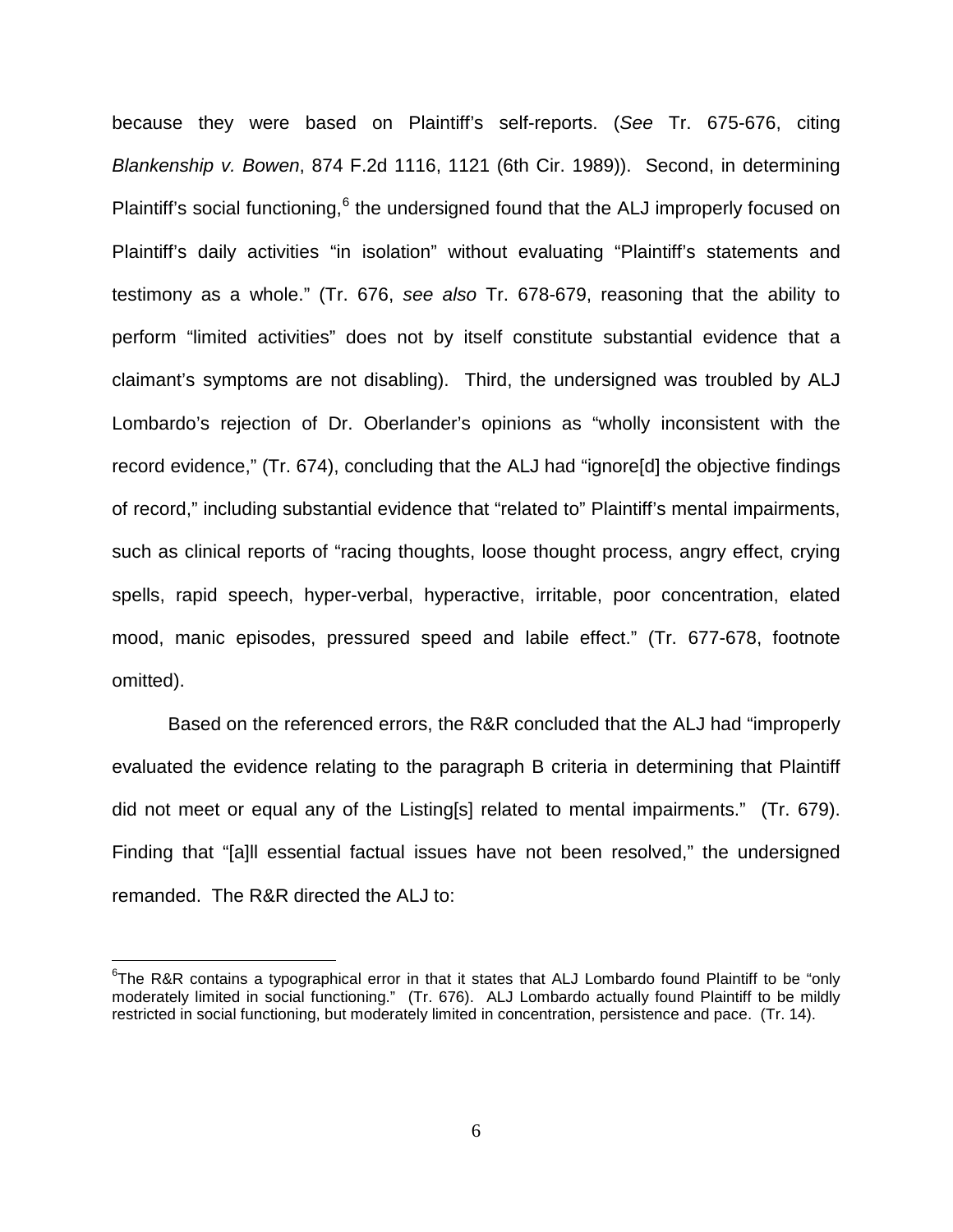1) Properly assess and evaluate the opinion evidence, and provide a clear explanation for the conclusions reached; and 2) reevaluate whether Plaintiff's impairments meet or equal listings 12.02, 12.04, 12.06, 12.08 and/or 12.09.

### (Tr. 679-680).

Plaintiff filed objections to the R&R, seeking an immediate award of benefits. The Commissioner filed a response in opposition, pointing out that most of the clinical findings noted in the R&R were based on Plaintiff's own reports, but that significant inconsistent statements made by Plaintiff provided "ample reason to question Plaintiff's reports." (Doc. 17 at 3, n.2. in Case No. 1:12-cv-289) Defendant's response also pointed out many other inconsistencies in the record, including but not limited to those relating to Plaintiff's extensive drug and alcohol use.

On August 13, 2013, U.S. Senior District Judge Beckwith overruled Plaintiff's objections to the R&R, agreeing with the Commissioner that an immediate award of benefits was not appropriate. The Court's analysis recognizes the existence of significant evidence that could support a denial of SSI on remand, notwithstanding the legal errors that required remand for further development of the record. For example, the Court recognized the absence of any controlling opinions from treating physicians that Plaintiff had marked limitations in two or more of the B criteria, and that multiple agency consultants had opined that Plaintiff had only mild to moderate mental impairments that did not meet the B criteria. The Court's Remand Order further noted that examining psychologist Dr. Schulz "submitted an opinion which reasonably supports a finding that Plaintiff's impairments do not meet the 'B criteria.'" Last, the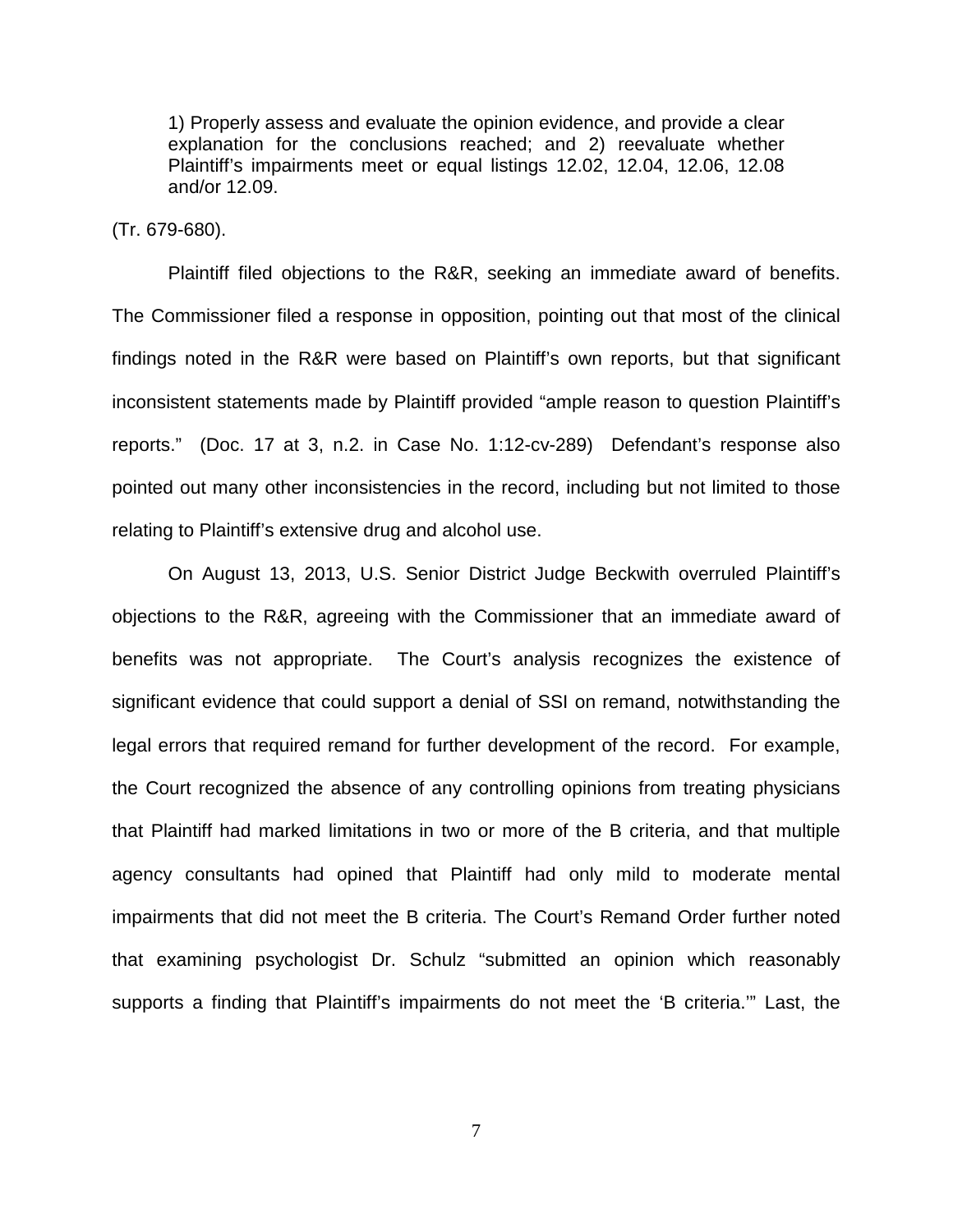Court reasoned that even though the ALJ was not permitted to reject opinions solely

because they were based on subjective reports,

it is nevertheless true that the quality of those opinions depends on Plaintiff's capacity to be a reliable and accurate historian. "An ALJ may reject a treating physician's opinion if it is based "to a large extent" on a claimant's self-reports that have been properly discounted as incredible." Tornmaseth v. Astrue, 533 F.3d 1035, 1041 (9th Cir. 2008) (citing Morgan v. Commissioner Soc. Sec. Admin., 169 F.3d 595, 602 (9th Cir. 1999)). In other words, the ALJ cannot reject medical opinions based on the subjective reports of the claimant solely because they are based on the subjective reports of the claimant. As Judge Bowman pointed out, reliance on the patient's self-reports is a clinically acceptable diagnostic technique in the field of psychology. **The ALJ may, however, reject medical opinions based on the patient's self-reports where the reports themselves lack credibility or where the claimant is not credible. In this case, as the Commissioner sets forth in detail in her brief, there are [a] number of credibility issues surrounding Plaintiff's subjective reports to the examining psychologists.** The ALJ - not the Court – is responsible for resolving those credibility issues and reevaluating the weight to which opinions based on Plaintiff's self-reports are entitled.

(Tr. 657-658, emphasis added).

 On July 3, 2014, ALJ Lombardo conducted a second evidentiary hearing, after which she issued a second adverse decision. (Tr. 558-58, 689-709). However, on October 27, 2015, the Appeals Council vacated that decision after concluding that ALJ Lombardo had failed to comply with this Court's remand order, and "repeated the same rationale that the court rejected without further explanation." (Tr. 721). The Appeals Council found that the second decision provided a rationale that was "identical" to the first, and "did not provide [any] additional rationale or sufficiently explain why the claimant's subjective complaints were unreliable." (Tr. 722). ALJ Lombardo again had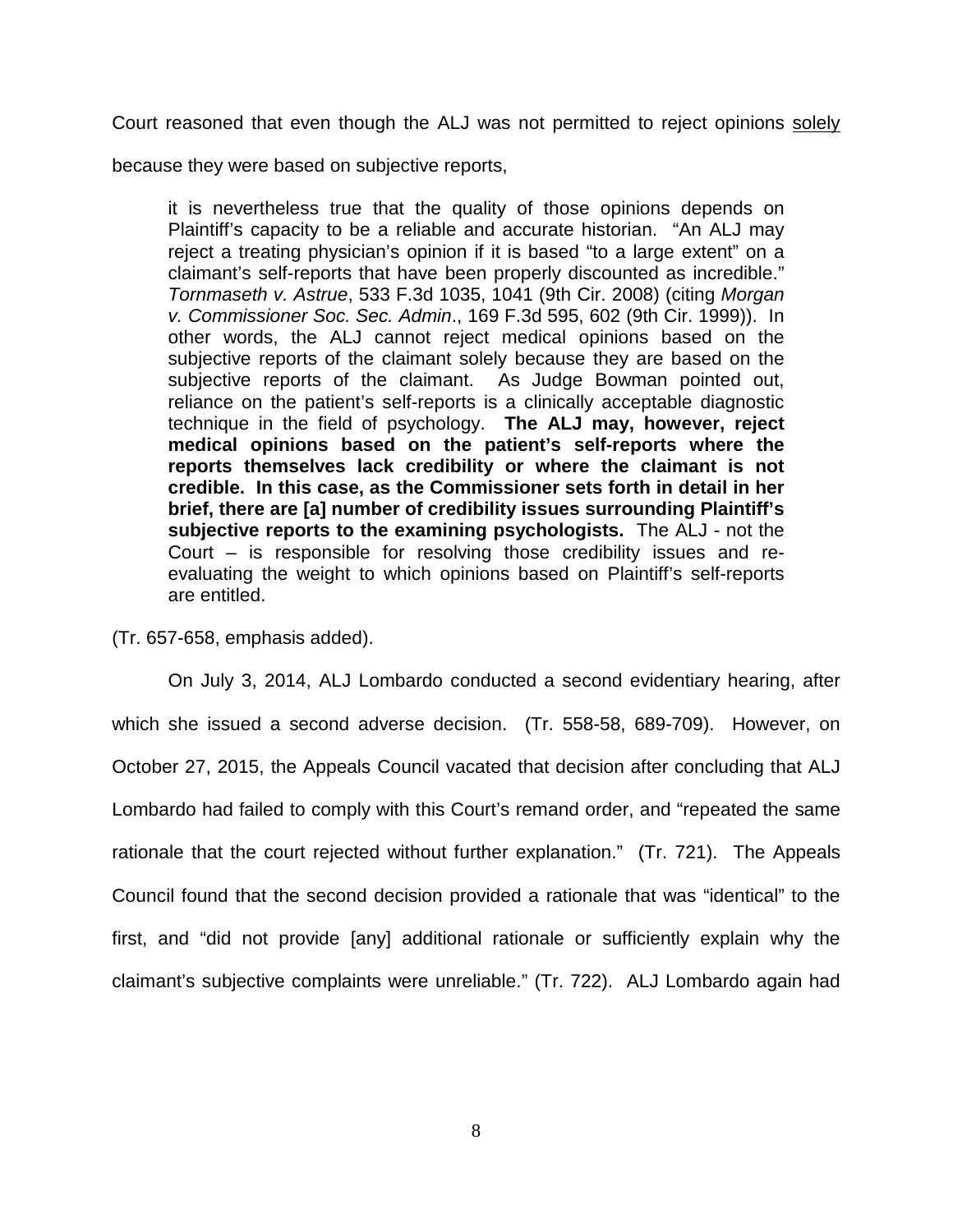failed to "properly evaluate the paragraph B criteria," particularly Plaintiff's social functioning. (Id.)

Based upon the repeated errors, the Appeals Council directed that Plaintiff's case be assigned to a new ALJ. In light of the lapse of so many years, the Appeals Council also directed the new ALJ to obtain a new consultative examination and medical source statements, to obtain evidence from a new medical expert "if necessary," and to re-evaluate the medical opinion evidence. (Tr. 723). The ALJ was directed to further evaluate Plaintiff's subjective complaints, to re-assess Plaintiff's RFC, and to obtain new evidence from a vocational expert if warranted. (Tr. 723-724).

On February 25, 2016, Plaintiff's final evidentiary hearing was held before ALJ Eric Anschuetz. (Tr. 483-557). On March 16, 2016, ALJ Anschuetz issued a lengthy written decision, in which he concluded for the third time that Plaintiff is not currently disabled, and has not been disabled since September 11, 2007. (Tr. 440-471).

At Step 2 of the sequential analysis, ALJ Anschuetz found severe impairments of "affective (bipolar) disorder, attention deficit hyperactivity disorder (ADHD), substance use disorder involving drugs and alcohol, personality disorder, borderline intellectual functioning, residuals of inguinal hernia repair (times two), residuals of left shoulder arthroscopic surgery." (Tr. 445).<sup>[7](#page-8-0)</sup> Consistent with ALJ Lombardo's prior decisions, however, ALJ Anschuetz found that Plaintiff's impairments did not meet or equal any Listing. (Tr. 462-464). The ALJ determined that Plaintiff had a more restrictive RFC

 $\overline{a}$ 

<span id="page-8-0"></span> $7$ ALJ Anschuetz's Step 2 findings included new severe impairments of ADHD, personality disorder, and the two referenced physical impairments.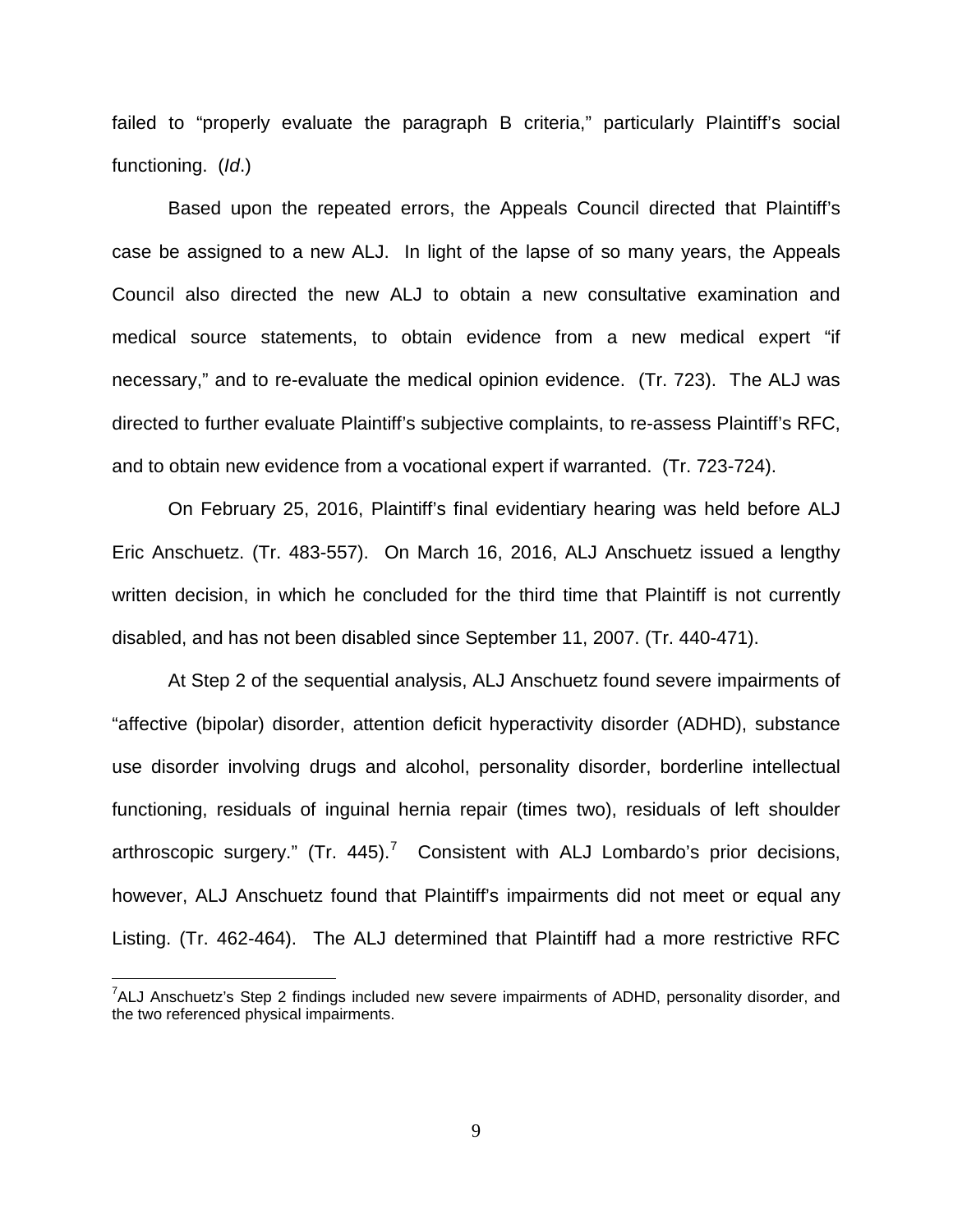than previously found by ALJ Lombardo, limiting him to light work, subject to the following non-exertional limitations:

[He] is limited to performing low-stress job duties involving only simple, routine, repetitive tasks and no production-rate quotas. He should have no more than minimal interaction with the public or co-workers in the course of employment. The claimant should have no more than occasional interaction with supervisors.

(Tr. 464).

Based on the testimony of a vocational expert and considering Plaintiff's eleventh grade education, RFC, and record as a whole, the ALJ found that there were as many as 570,000 unskilled jobs in the national economy that Plaintiff remained capable of performing. (Tr. 471). Therefore, Plaintiff was not disabled. (Id.) The Appeals Council denied further review of this third ALJ decision, leaving ALJ Anschuetz's decision as the final decision of the Commissioner.

Returning to this Court, Plaintiff argues that the ALJ's 2016 decision should be reversed because ALJ Anschuetz failed to comply with this Court's instructions. Plaintiff asserts error only with respect to his mental impairments. For the reasons discussed below, I find no reversible error.

#### **II. Analysis**

### **A. Compliance With This Court's Remand Order**

Plaintiff's core argument – that the most recent decision of ALJ Anschuetz fails to comply with this Court's Remand Order - significantly misconstrues and overstates this Court's prior directives in ways that cannot be reconciled with the record or applicable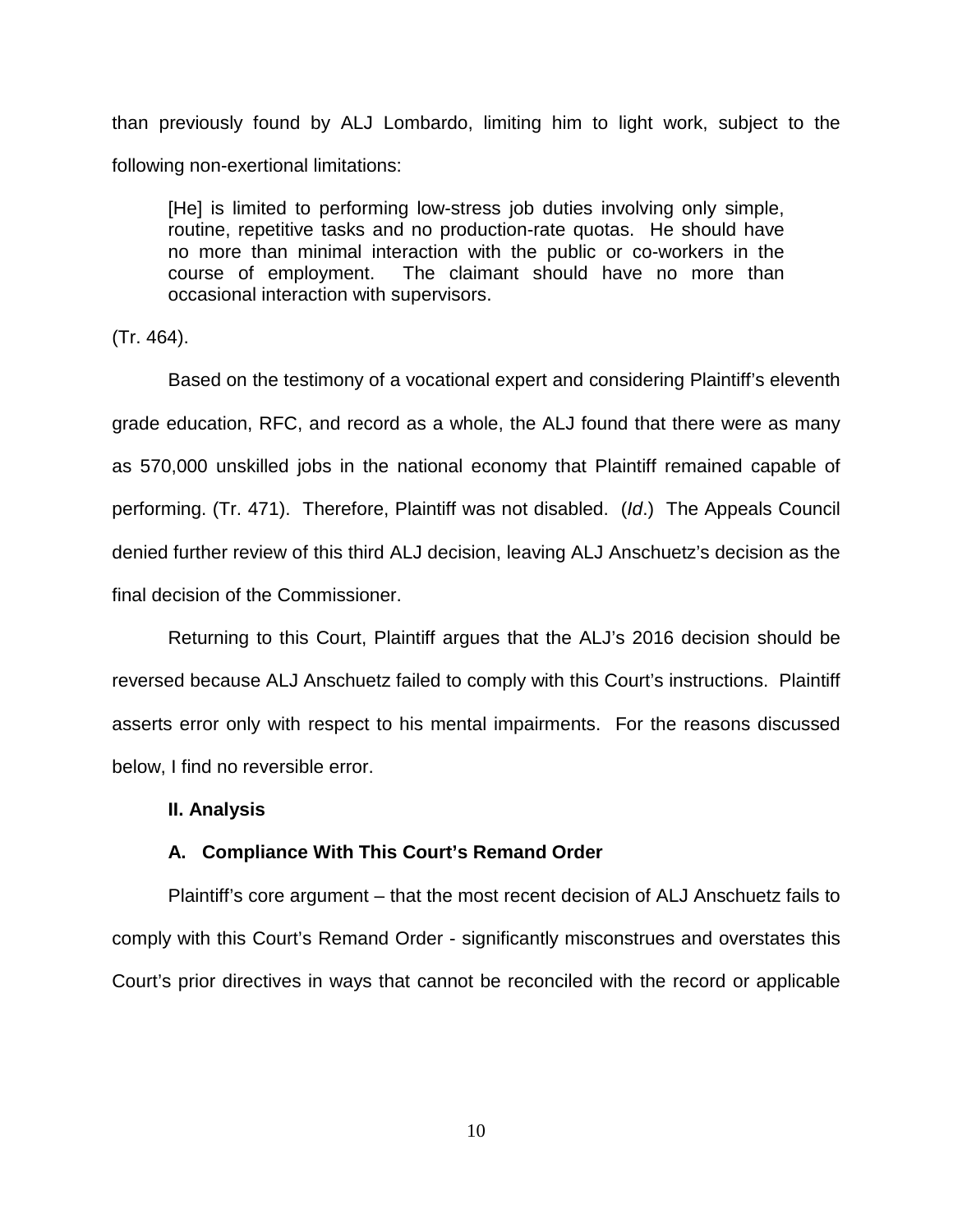law. Plaintiff suggests that this Court's Order precluded the ALJ from any re-evaluation of "Dr. Oberlander's opinion as far as finding it unsupported by the evidence, …[or] the effect of [Plaintiff's] alcohol abuse on his mental impairments, and … [Plaintiff's] daily activities…." (Doc. 14 at 2; see also Doc. 10 at 14).

Contrary to Plaintiff's assumptions, this Court's Remand Order did not require the ALJ to make any particular factual or legal findings, nor did the Court foreclose review of any issue. In general, when this Court and/or the Appeals Council vacate a decision and remand for further proceedings under sentence four, the ALJ must consider all pertinent issues de novo. See Hearings, Appeals, and Litigation Law Manual (HALLEX) I-2-8-18, Administrative Law Judge Decision When Case Remanded By The Court, 1993 WL 643058; Wireman v. Com'r of Soc. Sec., 60 Fed. Appx. 570, 571 (6th Cir. 2003); see also, generally, 20 C.F.R. §§ 416.1455, 416.1477, 416.1481, 416.1484.

In support of his position that the ALJ was not permitted to consider any issues beyond the errors that led to remand, Plaintiff relies on Mefford v. Garner, 383 F.2d 748 (6th Cir. 1967). However, that case is distinguishable. In Mefford, the original Hearing Examiner determined that the plaintiff, a 55 year old extremely obese man with a second grade education, was not disabled because he had no severe impairments other than obesity and high blood pressure. The district court reversed, making specific factual findings that the plaintiff "was seriously afflicted with a heart condition which prevented him from carrying on" his past work as a coal miner, and further restricting him to light work. Based on its findings, the district court remanded the case solely for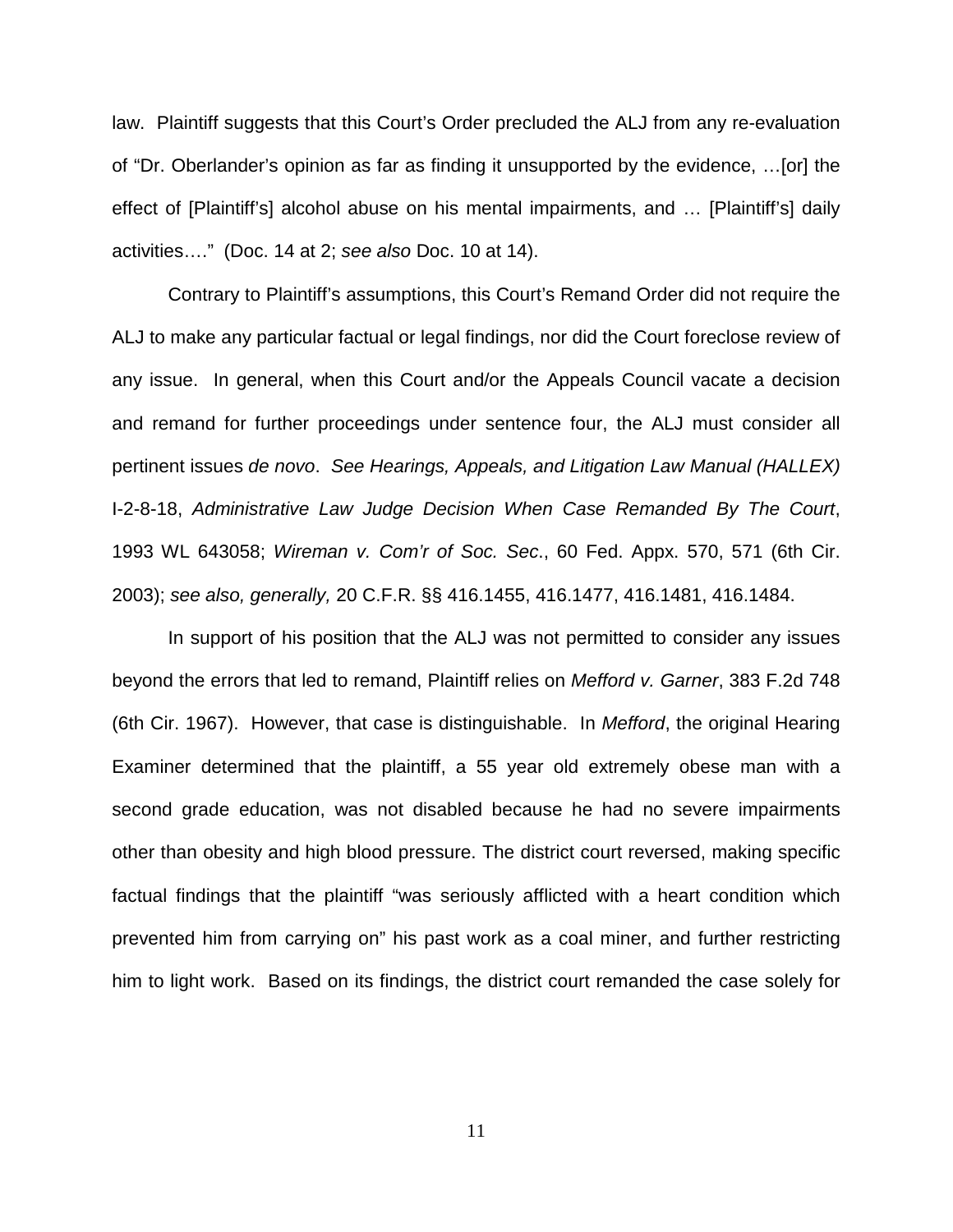the purpose of determining the modern equivalent to Step 5 of the sequential analysis: "what kind of work claimant could do and whether such work was available to him in the area in which he lived." Mefford, 383 F.2d at 751. On remand, the Hearing Officer did not accept the restriction to light work or the court's finding that the plaintiff could no longer work as a coal miner. Instead, the Hearing Examiner "found that appellee was disabled in no way whatever from pursuing his customary work...." Id., at 751–52. In light of the district court's specific findings and expressly limiting instructions on remand, the Sixth Circuit found legal error.

The Mefford court explained: "[I]t is the duty of the…agency … to comply with the mandate of the court and to obey the directions therein without variation and without departing from such directions…." Id. at 758. The appellate court stated when remand includes "specific directions, further proceedings in the…agency…must be in substantial compliance with such directions; and if the cause is remanded for a specified purpose, any proceeding[] inconsistent therewith is error...." Id., at [758;](https://1.next.westlaw.com/Link/Document/FullText?findType=Y&serNum=1967103954&pubNum=350&originatingDoc=Id863191db9a011dab6b19d807577f4c3&refType=RP&fi=co_pp_sp_350_758&originationContext=document&transitionType=DocumentItem&contextData=(sc.Keycite)#co_pp_sp_350_758) see also generally, Sullivan v. Hudson[, 490 U.S. 877, 886, 109 S.Ct. 2248, 104 L.Ed.2d 941 \(1989\)](https://1.next.westlaw.com/Link/Document/FullText?findType=Y&serNum=1989086478&pubNum=708&originatingDoc=Id863191db9a011dab6b19d807577f4c3&refType=RP&originationContext=document&transitionType=DocumentItem&contextData=(sc.Keycite)) (holding that in cases where a court includes "detailed instructions," deviation from a court's remand order is itself legal error).

Over the past half century, the Sixth Circuit and other courts have clarified that in cases in which a remanding court has not made specific and detailed findings or given limiting instructions, an ALJ may conduct a de novo review. Likewise, an ALJ will not err by considering new issues that were not previously considered by the district court,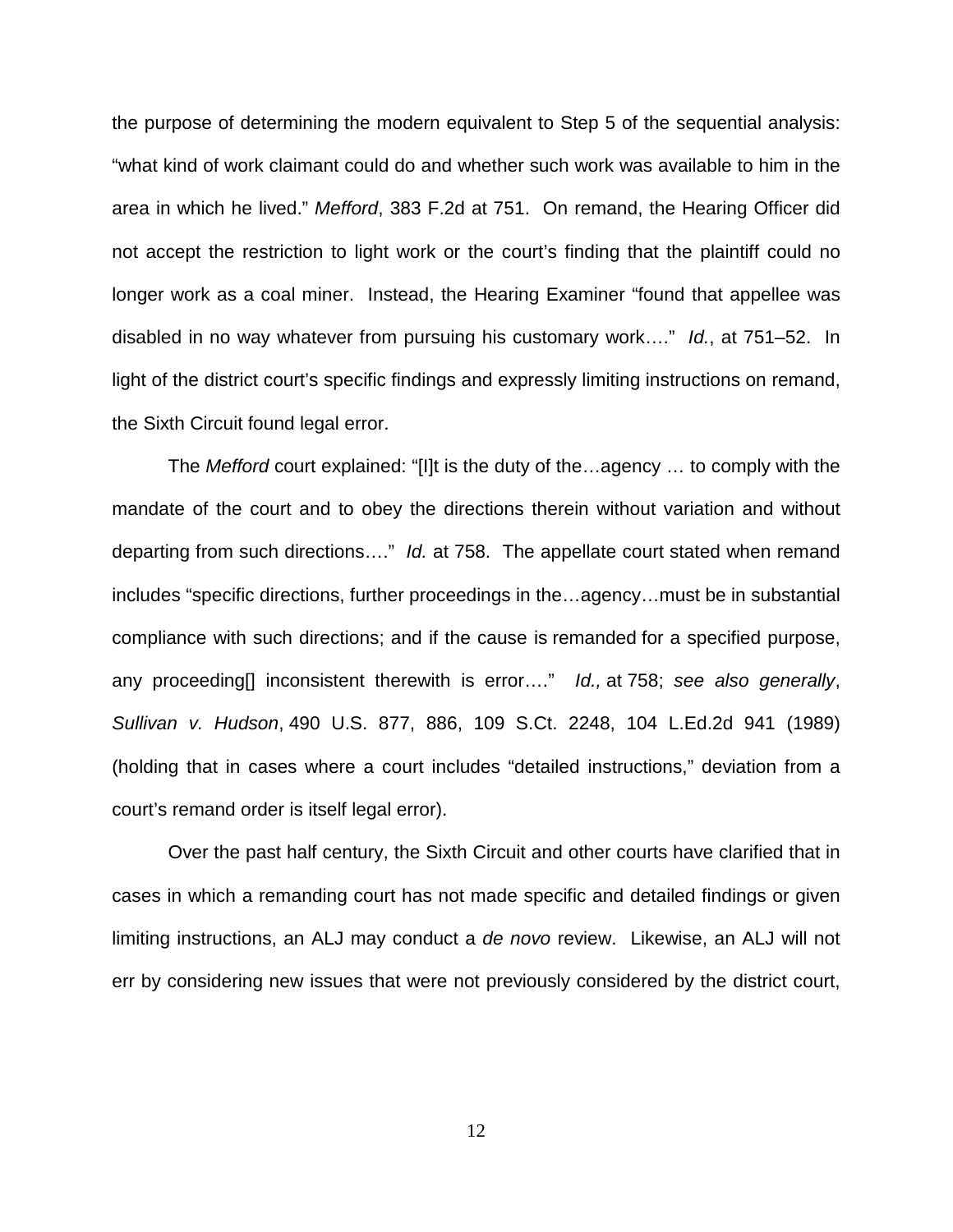so long as the consideration is not "inconsistent with" the Court's Remand Order. See,

e.g., Hollins v. Massanari, 49 Fed. Appx. 533, 2002 WL 31398968 (6th Cir. 2002),

Melkus v. Sullivan, 902 F.2d 33, 1990 WL 58398 (6th Cir. 1990) (Table) (ALJ didn't act

in contempt on remand in addressing issues that the court didn't address).

While Mefford's law of the case doctrine stands for the proposition that an ALJ

may not act in a manner on remand that expressly or implicitly contradicts the remand

order by the reviewing district court,

the Sixth Circuit noted in Hollins that "[t]hese cases do not preclude the ALJ from acting in ways that go beyond, but are not inconsistent with, the district court's opinion."  $Id$ . Indeed, courts have found that "as long as an issue was not finally decided in the District Courts, the ALJ can exceed the scope of a remand order and reconsider any evidence deemed appropriate in reaching a decision regarding a claim." Beatty v. Comm'r of Soc. Sec., 2015 WL 5693663 at \* 3 (E.D. Mich. Sept. 29, 2015). See also Drossman v. Comm'r of Soc. Sec., 2008 WL 1848202 at \* 6 (N.D. Ohio April 17, 2008)(Carr, J.) (finding that "Hollins explicitly allowed ALJs receiving a case on remand to move beyond the issues examined in the district court opinion" and "ALJs should not feel constrained to only consider the limited issues previously presented and specifically remanded for further consideration.").

Killings v. Colvin, 2016 WL 2868699, at \*13 (N.D. Ohio, 2016). As the district court in

Beatty v. Com'r of Soc. Sec., 2015 WL 5693663, at \*3 (E.D. Mich., 2015) put it:

[T]he Sixth Circuit made it clear in Hollins… that when analyzing a social security disability benefits case on review and the contested issue is independent of the factual determination of disability, the facts concerning the disability determination are not affirmed expressly or implicitly but are rather merely assumed in order to come to a decision regarding Plaintiff's claims.… Similar to this case, in Hollins the ALJ on remand conducted an entirely new hearing to re-determine the issue of disability, despite having a remand order that only addressed the issue of equivalency and literacy. In that case, the Sixth Circuit concluded that the merits were not decided, but instead, the only issues determined by the court were those narrow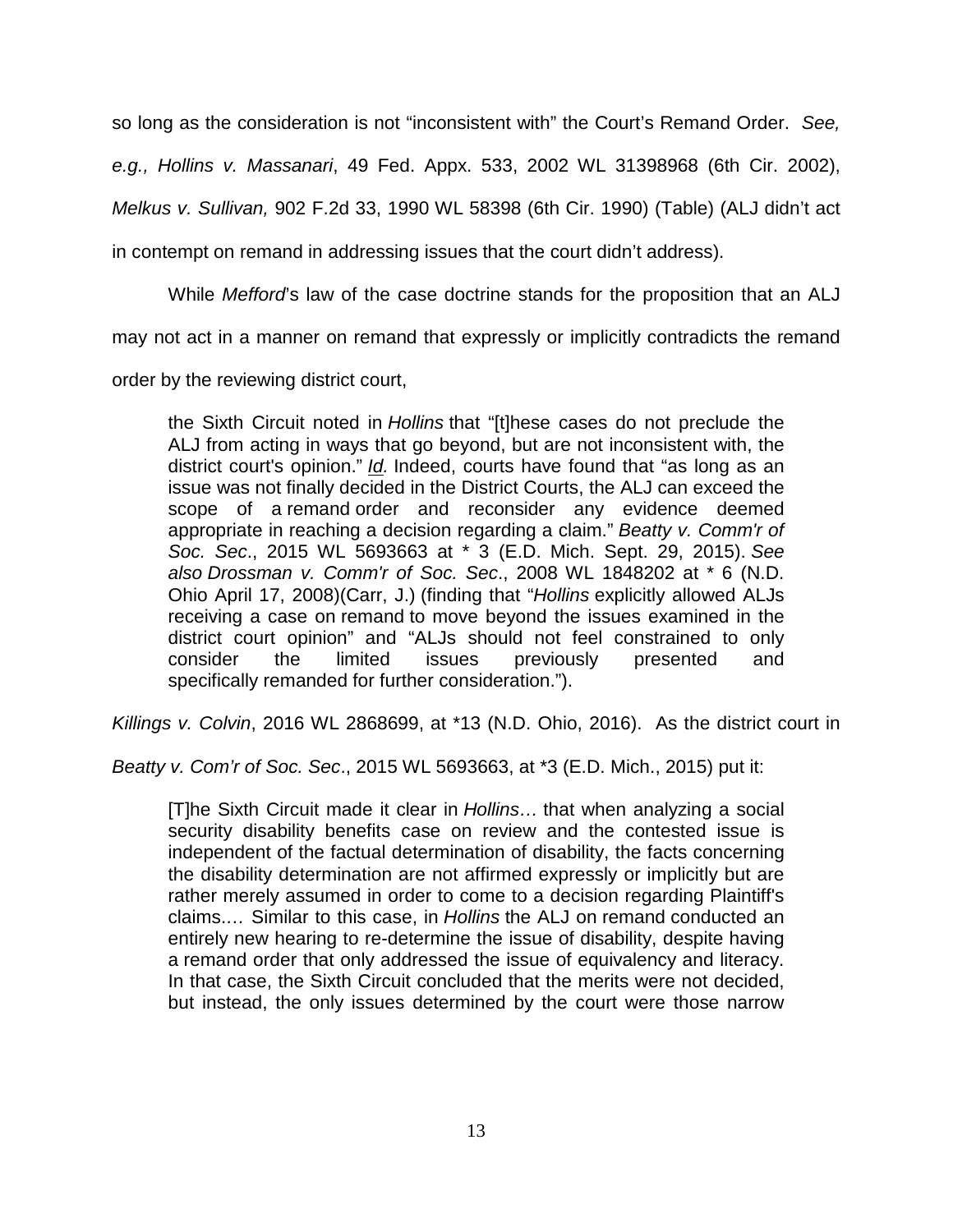ones addressed in the remand order. Id at \*2. The facts concerning the merits were not expressly or implicitly, affirmed by the court, but were rather "assumed" so that the Court could evaluate the Plaintiff's claims. The Court needed to assume those facts to make a finding regarding Plaintiff's claims; thus the existence of the facts was necessary to the findings of the Court, but "the truth of those findings" was not. Id. As such, the facts were not explicitly or implicitly affirmed by the Court, and the ALJ remained free to revisit his determination under 20 C.F.R. § 404.983.

### Id., 2015 WL 5693663, at \*3.

Returning to the R&R and the Remand Order adopting that R&R, it is clear that unlike Mefford, this Court did not limit the scope of remand to a Step 5 determination of what jobs remained following the determination of a specific RFC. Rather, the Remand Order was based on ALJ Lombardo's failure to properly analyze the medical opinion evidence, which led to errors at Steps 3, 4 and 5 of the sequential analysis. The failure to properly analyze the medical opinion evidence at Step 3 undermined the entirety of her decision. The only instructions provided on remand directed the ALJ to "[p]roperly assess and evaluate the opinion evidence" and to correspondingly re-evaluate whether Plaintiff met or equaled one of five mental health Listings at Step 3. Thus, ALJ Anschuetz was not precluded from conducting a de novo review of Plaintiff's claims for the entire adjudicated period, nor was he precluded from considering new evidence.

Plaintiff insists that the R&R underlying the prior Remand Order "clearly found that objective findings supported Dr. Oberlander's opinion." (Doc. 14 at 2). I disagree. While the R&R pointed to clinical records that "related to" Plaintiff's mental impairments, the undersigned did so to emphasize that in finding Dr. Oberlander's opinion to be "wholly inconsistent" with the record evidence, ALJ Lombardo appeared to "ignore[] the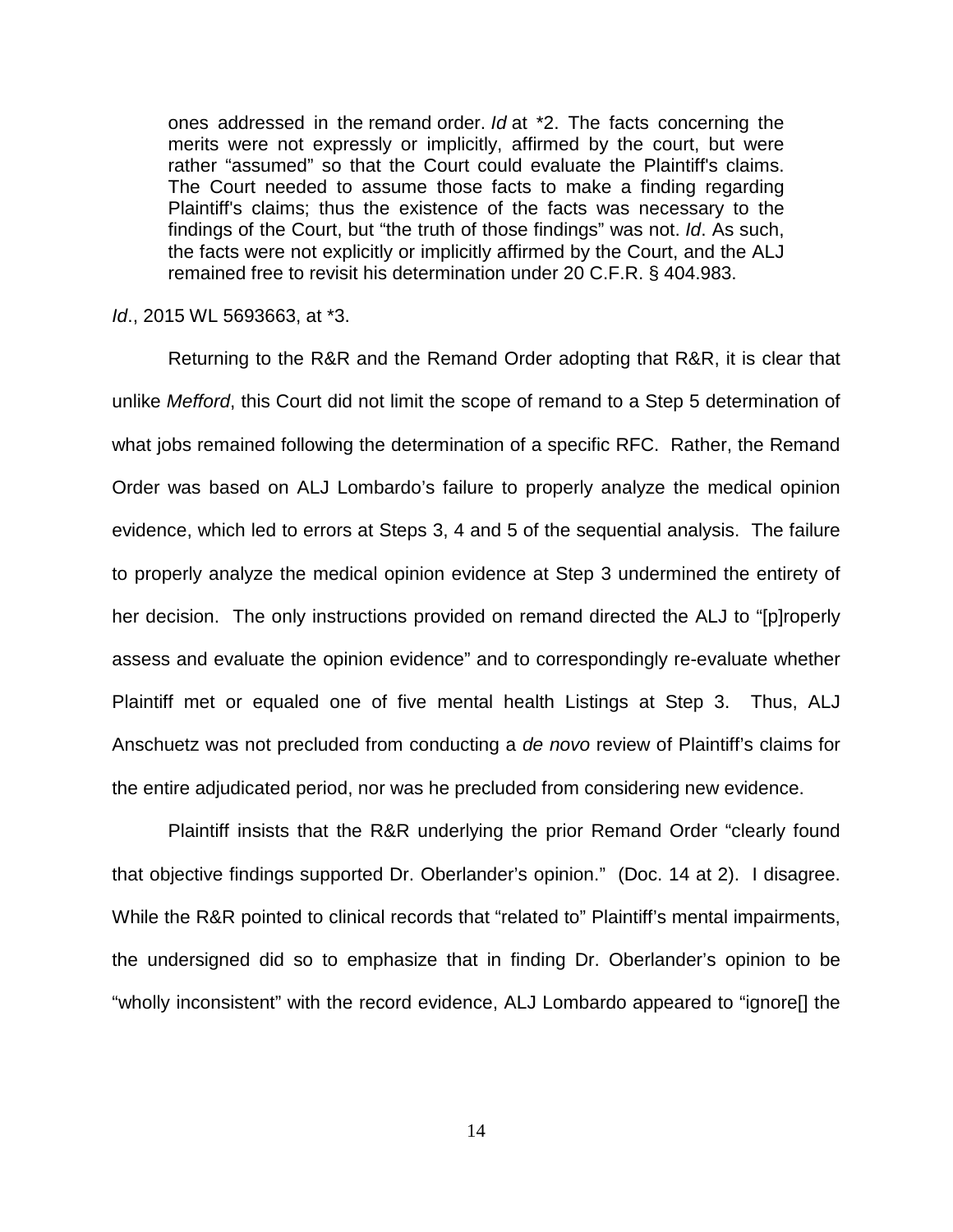objective findings" in those records. (Tr. 677). As in Beatty, the facts concerning the merits of Plaintiff's underlying claim were neither expressly or implicitly affirmed by this Court, but were rather "assumed" so that the Court could evaluate the Plaintiff's claims of legal error concerning the evaluation of the opinion evidence. Despite focusing on the analysis of the opinions of Drs. Oberlander and Sparks, on remand this Court directed the ALJ to re-evaluate all medical opinion evidence. (Tr. 672).

 Plaintiff next argues that the ALJ was required on remand to find that Plaintiff's "substance abuse was not a material factor in determining whether or not [Plaintiff] was disabled by his mental impairments…." (Doc. 14 at 2). He contends that the "effect of Mr. Wyatt's alcohol abuse was an issue that was already considered by the Court." (Id., emphasis added) Plaintiff draws this surprising conclusion from the undersigned's prior reference to a statement in Dr. Sparks' report that "despite the experience of drug abuse, [Plaintiff] does appear to experience a free-standing bipolar disorder." (Doc. 10 at 14, citing Tr. 668).

Plaintiff again misinterprets the Remand Order. First, the referenced statement in the R&R reflects no more than an acknowledgement that Dr. Sparks diagnosed Plaintiff with a bipolar disorder that is independent of his substance abuse. Contrary to Plaintiff's misperception, the Court's Remand Order made no findings at all concerning the materiality of Plaintiff's substance abuse. Rather, the undersigned directed the ALJ to reconsider all evidence relevant to five mental health listings, including Listing 12.09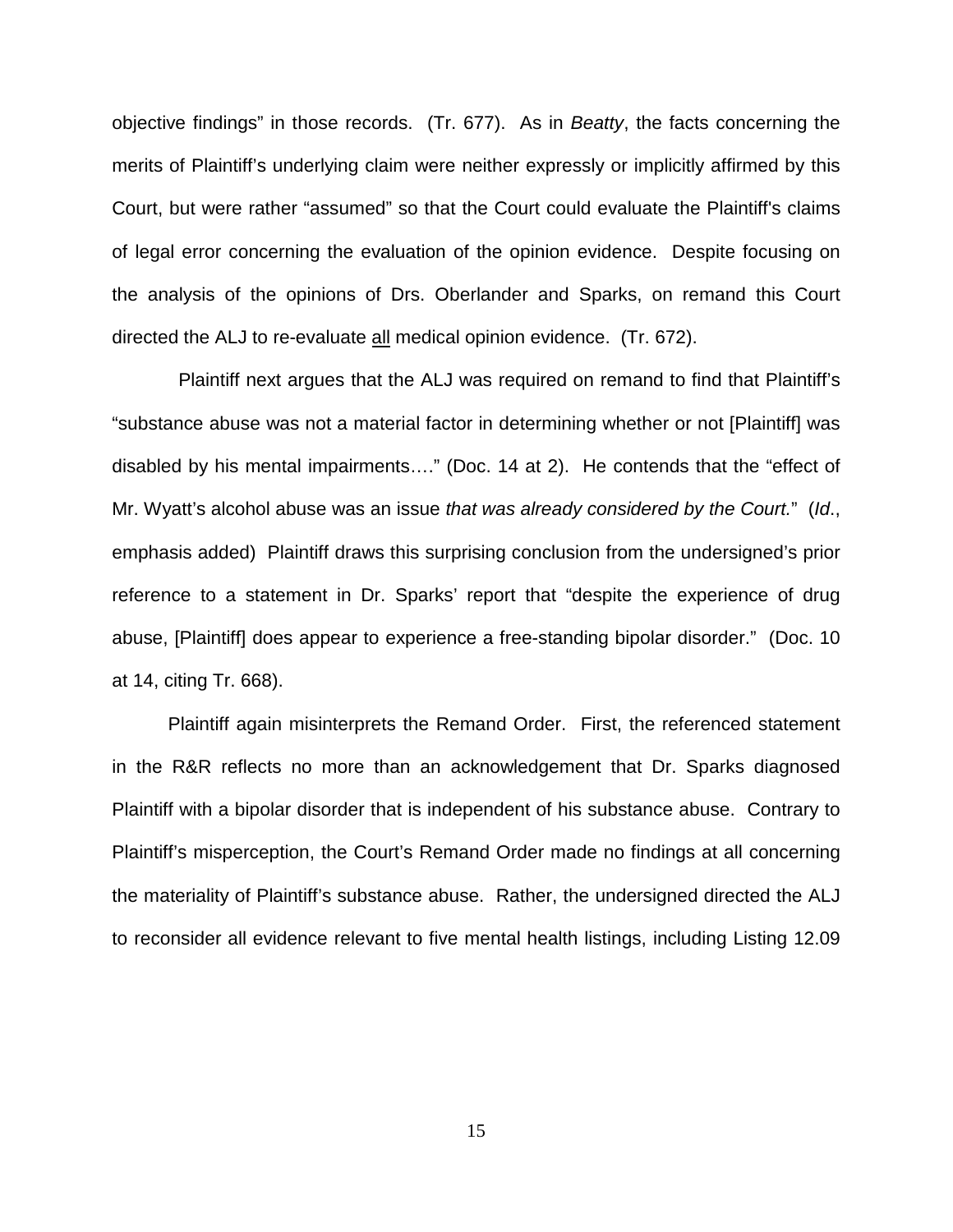(substance use disorders). <sup>[8](#page-15-0)</sup> Arguably, the R&R and subsequent Order overruling Plaintiff's objections clarified that the ALJ was not precluded from considering Plaintiff's substance abuse, including but not limited to "credibility issues surrounding Plaintiff's subjective reports to the examining psychologists." (Tr. 658).

In short, Plaintiff was not entitled on remand to have the ALJ consider only such evidence that might improve his chances of obtaining benefits. While the ALJ obviously considered additional evidence in Plaintiff's favor (ordering a new psychological consulting exam and finding additional severe physical and mental impairments), the record in this case is filled with adverse evidence related to Plaintiff's substance abuse. The ALJ's decision to discuss this pervasive issue was not error.

Plaintiff's last asserted Mefford error is that the ALJ was somehow foreclosed from further reviewing his daily activities. However, the error previously found by this Court was that ALJ Lombardo improperly focused on Plaintiff's daily activities "in isolation," without considering the record as a whole. (Tr. 676, 678). Thus, rather than being foreclosed from review, the ALJ was required to re-evaluate Plaintiff's statements and daily activities in the context of the totality of the evidence.

Overall, ALJ Anschuetz's detailed decision reflects an admirable attempt to not only comply with this Court's directives, but to reach a just decision that fully considers

 $\overline{a}$ 

<span id="page-15-0"></span> ${}^{8}$ Listing 12.09 (substance use disorders) is appropriately evaluated only with reference to other listed impairments. See generally Buress v. Sec'y of HHS, 835 F.2d 139, 140-141 (6th Cir. 1987). A 1996 amendment to the Social Security Act provided that "[a]n individual shall not be considered to be disabled for purposes of this subchapter if alcoholism or drug addiction would (but for this subparagraph) be a contributing factor material to the Commissioner's determination that the individual is disabled." [42 U.S.C.](https://1.next.westlaw.com/Link/Document/FullText?findType=L&pubNum=1000546&cite=42USCAS423&originatingDoc=I78c8fe49542d11d9bf30d7fdf51b6bd4&refType=RB&originationContext=document&transitionType=DocumentItem&contextData=(sc.Search)#co_pp_b8c0000081ca6)  [§ 423\(d\)\(2\)\(C\).](https://1.next.westlaw.com/Link/Document/FullText?findType=L&pubNum=1000546&cite=42USCAS423&originatingDoc=I78c8fe49542d11d9bf30d7fdf51b6bd4&refType=RB&originationContext=document&transitionType=DocumentItem&contextData=(sc.Search)#co_pp_b8c0000081ca6) Final rules enacted in 2016 have removed Listing 12.09 altogether. Revised Medical Criteria for Evaluating Mental Disorders, 81 FR 66138-01 (Sept. 26, 2016).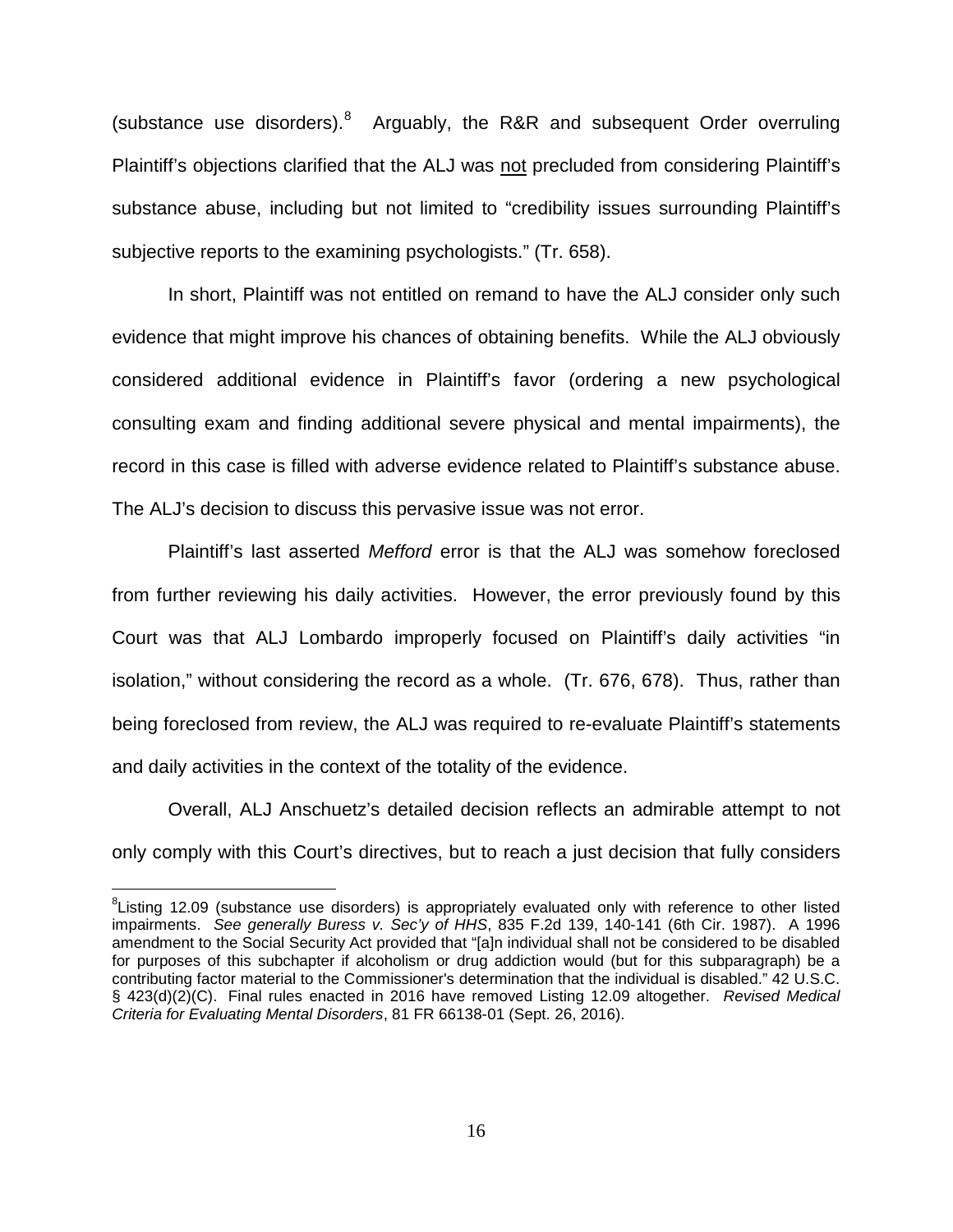the record as a whole. While the undersigned does not find ALJ Anschuetz's decision to be error-free, the undersigned finds no cause to reverse, and that the decision is supported by substantial evidence in the record as whole.

## **B. This Court May Not Review the ALJ's Compliance With the Directives of the Appeals Council**

Intertwined with Plaintiff's Mefford argument is a claim that ALJ Anschuetz allegedly failed to comply with the Remand Order of the Appeals Council, when it vacated ALJ Lombardo's second written decision. For example, Plaintiff asserts that the Appeals Council made a specific legal determination that Dr. Sparks' opinion was "based on substantial evidence," such that ALJ Anschuetz was foreclosed by the Appeals Council from rejecting his opinions.<sup>[9](#page-16-0)</sup>

Consistent with the majority view on this issue, I conclude that whether ALJ Anschuetz complied with the directives of the Appeals Council's remand of ALJ Lombardo's second decision is not cognizable in this Court. ALJ Lombardo's second decision was vacated by the Appeals Council and was never reviewed by this Court. The Appeals Council expressly denied Plaintiff's request for further review of ALJ Anschuetz's decision. Therefore, the only decision currently before this Court is ALJ Anschuetz's decision. Because "the district court does not review internal agency-level

 $\overline{a}$ 

<span id="page-16-0"></span><sup>&</sup>lt;sup>9</sup>Even if a reviewing court were to disagree and find jurisdiction to review ALJ Anschuetz's compliance with a prior Remand Order by the Appeals Council, the undersigned does not find the Appeals Council to have mandated adoption of Dr. Sparks' opinions any more than this Court mandated such a result. Substantial evidence is a relatively modest standard, described as "more than a scintilla of evidence but less than a preponderance." Manefee v. Com'r, 995 F. Supp.2d 820, 828 (N.D. Ohio 2014). The existence of substantial evidence in support of disability will not require reversal of an ALJ's adverse decision, so long as substantial evidence also supports the non-disability determination.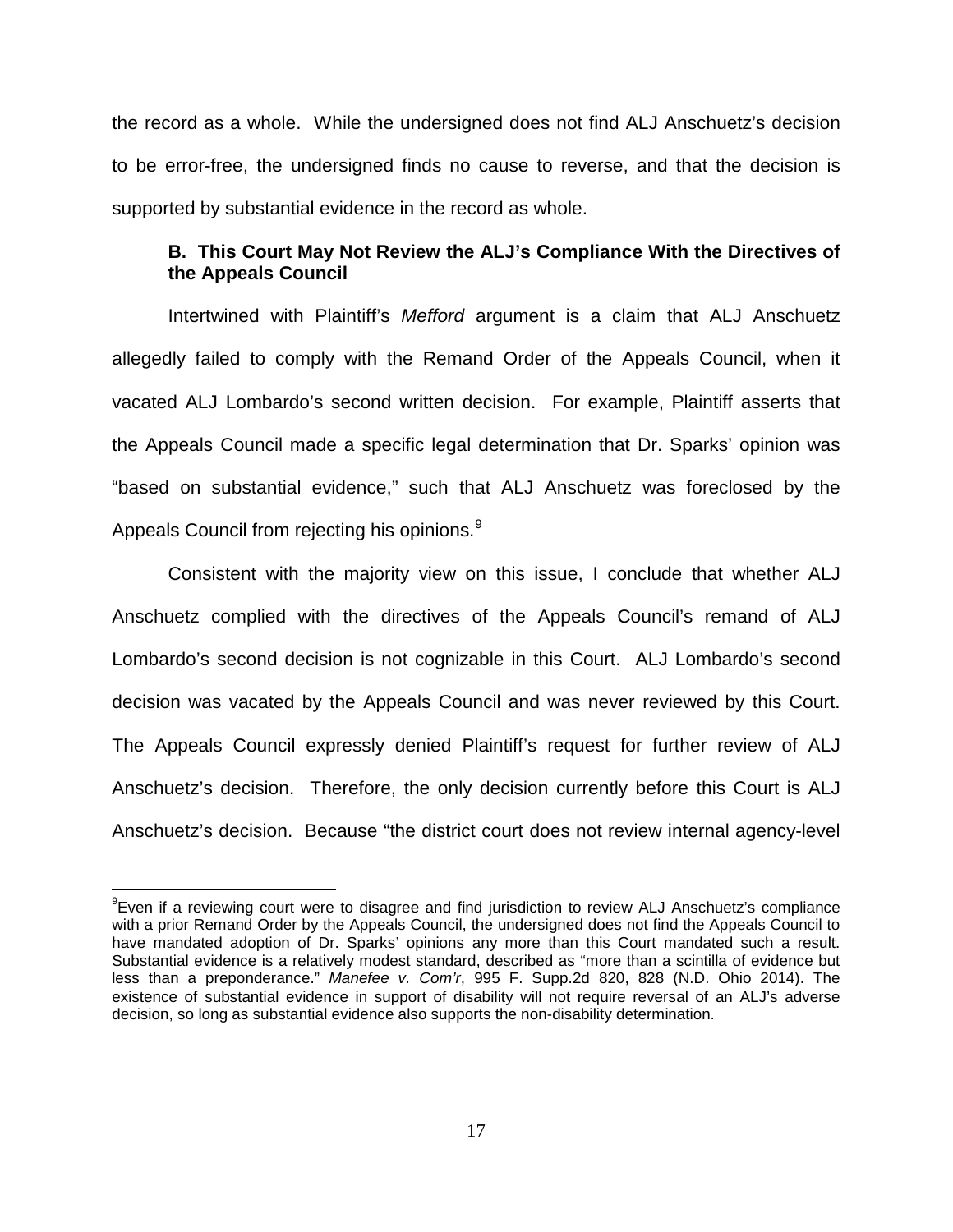proceedings, it will not address whether the ALJ complied with the specific provisions of the Appeal Council's order of remand." Riddle v. Astrue, 2009 WL 804056 at \*19 (N.D. Tenn. Mar. 25, 2009)(citing in part, Dyer v. Sec'y of HHS, 889 F.2d 682, 683 (6th Cir. 1989); but see Long v. Com'r of Soc. Sec., Case No. 2:11-cv-343, 2012 WL 2156713 at \*8 (S.D. Ohio June 13, 2012) (R&R discussing case law, and concluding that assuming that court had authority to review the issue - the ALJ complied with Appeal Council mandate), adopted at 2012 WL 4009597 (S.D. Ohio Sept. 12, 2012).

# **C. The ALJ's Assessment of the Opinion Evidence and Findings On Plaintiff's Mental Limitations Are Substantially Supported**

Although Plaintiff argues vociferously that ALJ Anschuetz failed to comply with this Court's Remand Order, Plaintiff's main objection is to the ALJ's assessment of the opinion evidence. As the ALJ observed, "[i]t is difficult to reconcile the widely varying opinions of mental health sources concerning the extent of purported limitations imposed by existing mental impairment." (Tr. 454; see also Remand Order at Tr. 657).

### **1. Opinions Relevant to Step 3 and the B Criteria**

 $\overline{a}$ 

Plaintiff asserts error in the ALJ's evaluation of the opinions of Drs. Oberlander and Sparks, since their opinions provided the most support for at least "marked" limitations relating to the B criteria of maintaining social functioning, and maintaining concentration, persistence and pace.<sup>[10](#page-17-0)</sup> Two findings of at least "marked" limitations in

<span id="page-17-0"></span> $10$ Plaintiff does not appear to argue to this Court that he has "marked" restriction in activities of daily living. Any such argument would be rejected as contrary to overwhelming evidence that supports less than marked limitation in that area. Even Dr. Oberlander found only moderate limitations in that area, with most of the seven psychologists finding only mild limitations. Likewise, there is no evidence of episodes of decompensation of extended duration. Therefore, the undersigned limits discussion to the referenced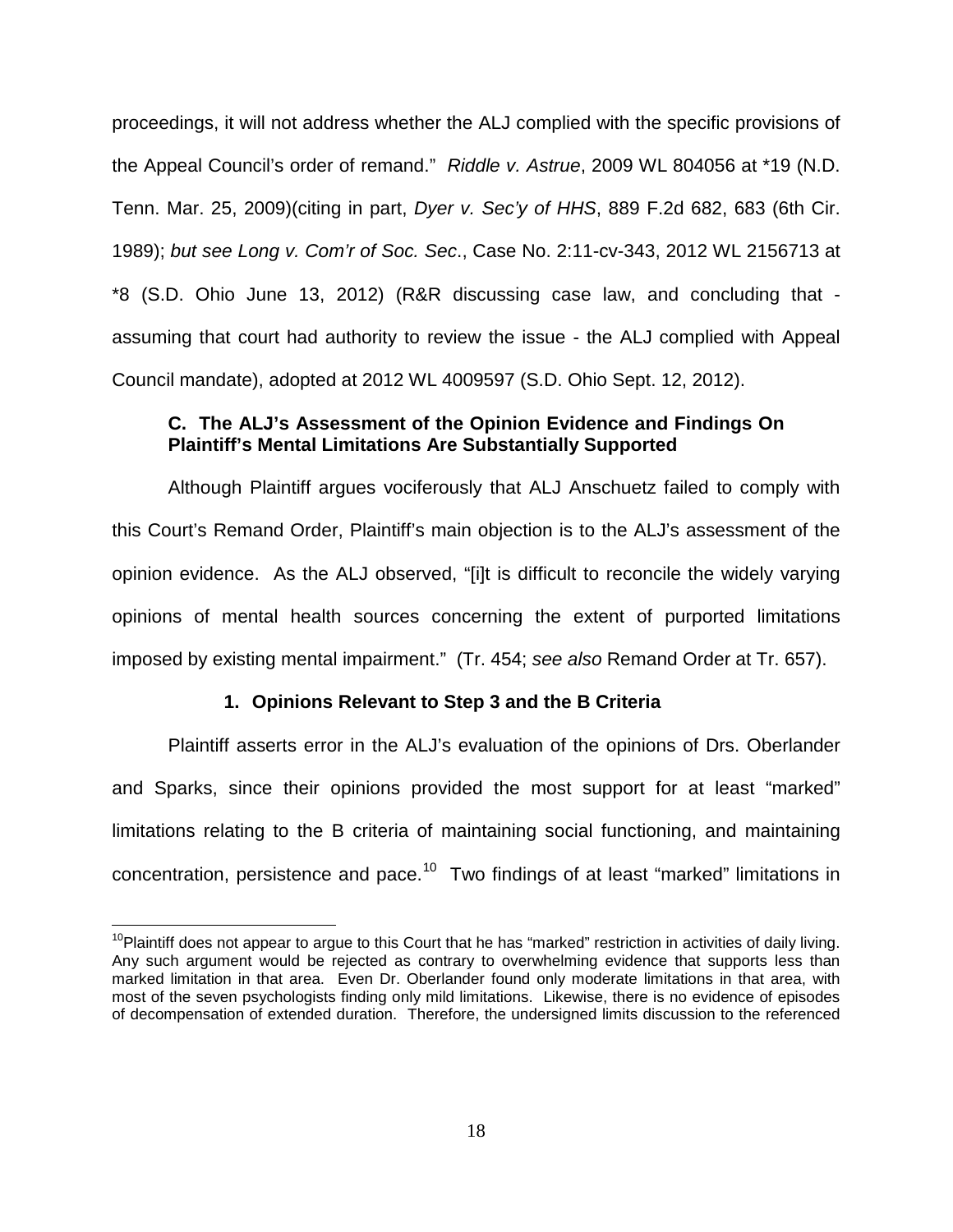the B criteria would have supported a finding that Plaintiff met or equaled one of the referenced Listings at Step 3, so long as Plaintiff also demonstrated evidence that he otherwise met or equaled the Listing.<sup>[11](#page-18-0)</sup> However, ALJ Anschuetz found Plaintiff to have no marked limitations, with only "mildly" impaired in activities of daily living, and only "moderately" impaired in social functioning and in concentration, persistence, and pace. (Tr. 460-461).

Social security regulations dictate a hierarchy of presumptive weight to be given to opinion evidence, with "controlling weight" to be given to treating source opinions that are "'well-supported" and 'not inconsistent with the other substantial evidence in [the] case record.'" Blakley v. Commissioner Of Social Sec., 581 F.3d 399, 406 (6th Cir. 2009) (quoting Wilson v. Commissioner, 378 F.3d 541, 544 (6th Cir. 2004)). Next in the hierarchy is the weight given to consulting psychologists or physicians. In general, more weight is given to a consultant who examines the plaintiff than to the opinions of a non-examining consultant. See 20 C.F.R. §§404.1527(c)(1) and 416.927(c)(1). The regulatory presumptions are rebuttable. Thus, "[i]n appropriate circumstances, opinions from State agency medical and psychological consultants and other program physicians and psychologists may be entitled to greater weight than the opinions of treating or examining sources." SSR 96–6p, 1996 WL 374180, at \*3; see also 20 C.F.R. §

 $\overline{a}$ 

two functional areas of the B criteria.

<span id="page-18-0"></span> $11$ All mental health Listings also require a finding that Plaintiff met or equaled paragraph A of the Listing. Under section 12.04 (Affective Disorders), for example, the so-called A criteria are satisfied by medical documentation of bipolar syndrome with a history of episodic periods. Plaintiff presents no specific argument that he met any of the referenced Listings under Step 3, though the record includes relatively strong support that Plaintiff met the A criteria for bipolar disorder.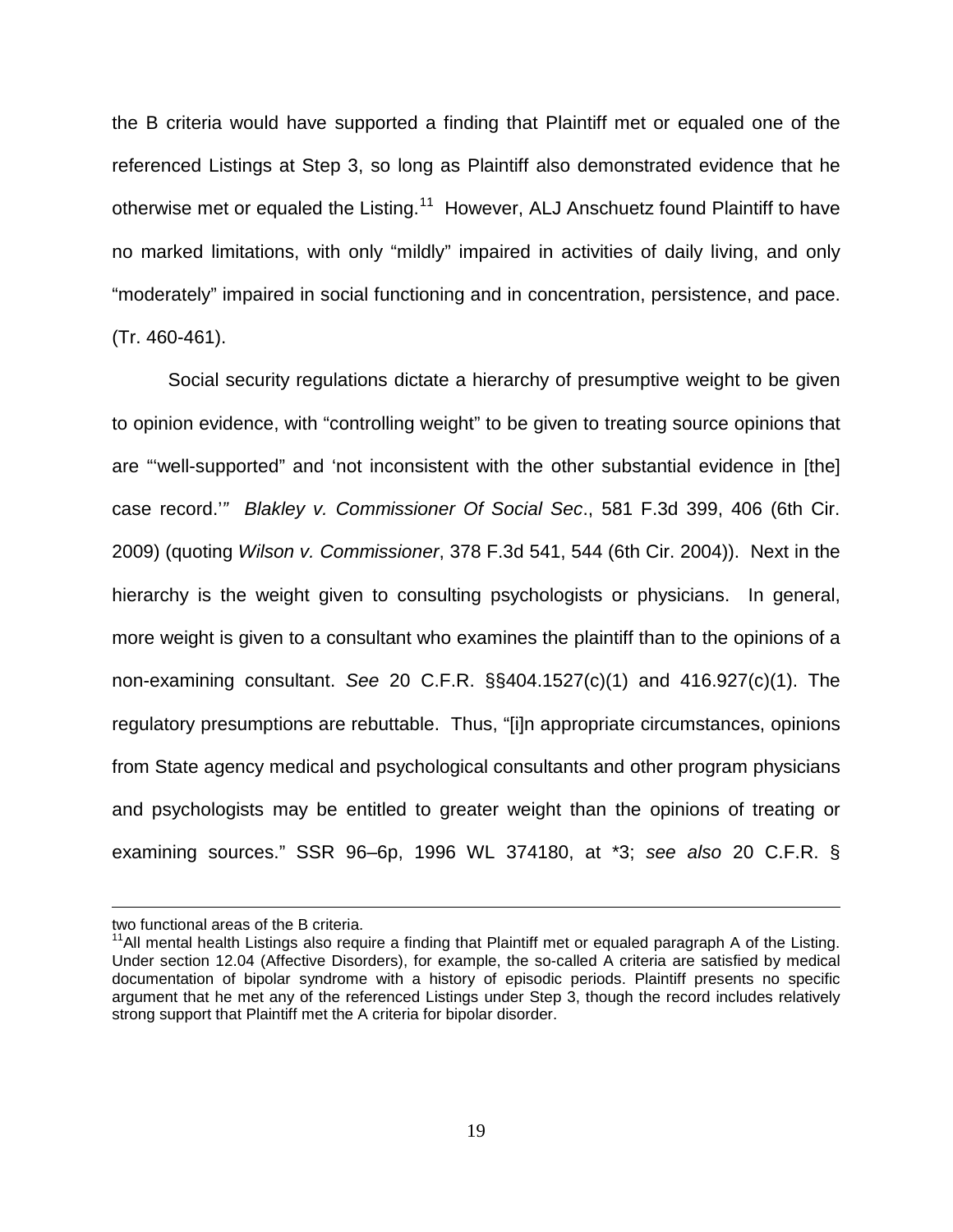404.1527(c). The testimony of even a non-examining consultant can constitute substantial evidence to support the ALJ's decision when the expert's opinion is detailed and consistent with other medical evidence in the record. Davis v. Chater, No. 95–2335, 1996 WL 732298, at \*2 (6th Cir. Dec. 19, 1996) and Atterberry v. Sec'y of Health & Human Servs., 871 F.2d 567, 570 (6th Cir.1989).

On the record presented, there are no "controlling" opinions from any treating psychiatrist or psychologist stating that Plaintiff has marked limitations in any of the B criteria. ALJ Anschuetz briefly referenced the opinion of Dr. Dorman, a treating family physician who last saw Plaintiff in 2006, more than a year before Plaintiff filed his last SSI application. (Tr. 449, noting that Dr. Dorman had opined that Plaintiff had no physical limitations preventing him from working"). However, Plaintiff presents no argument at all concerning Dr. Dorman's opinions, and his opinions do not support for Plaintiff's claim of "marked" limitations.<sup>[12](#page-19-0)</sup>

The ALJ cited the regulatory hierarchy in considering the next most persuasive opinions, those of three different one-time examining consultants: Dr. Schulz, Dr. Sparks, and Dr. Twehues. Their opinions, presumptively of equal weight, contain significantly different findings with respect to the B criteria.

 $\overline{\phantom{a}}$ 

<span id="page-19-0"></span><sup>&</sup>lt;sup>12</sup>Dr. Dorman stated that Plaintiff was not compliant with treatment for his ongoing mental illness, but nevertheless found no limitations in Plaintiff's activities of daily living. (Tr. 210-211). Though Dr. Dorman opined that Plaintiff had "poor frustration tolerance," he did not opine whether that frustration would result in mild, moderate, marked, or extreme limitations in the areas of social functioning or concentration, persistence, and pace. Similarly, while he opined that Plaintiff was seriously impaired "in interpersonal skills and absenteeism, due to poor judgment and unwise choices," he did not translate that statement to any particular level of impairment concerning the B criteria. (Tr. 214). On the whole, Dr. Dorman's limited opinions were consistent with the ALJ's moderate findings.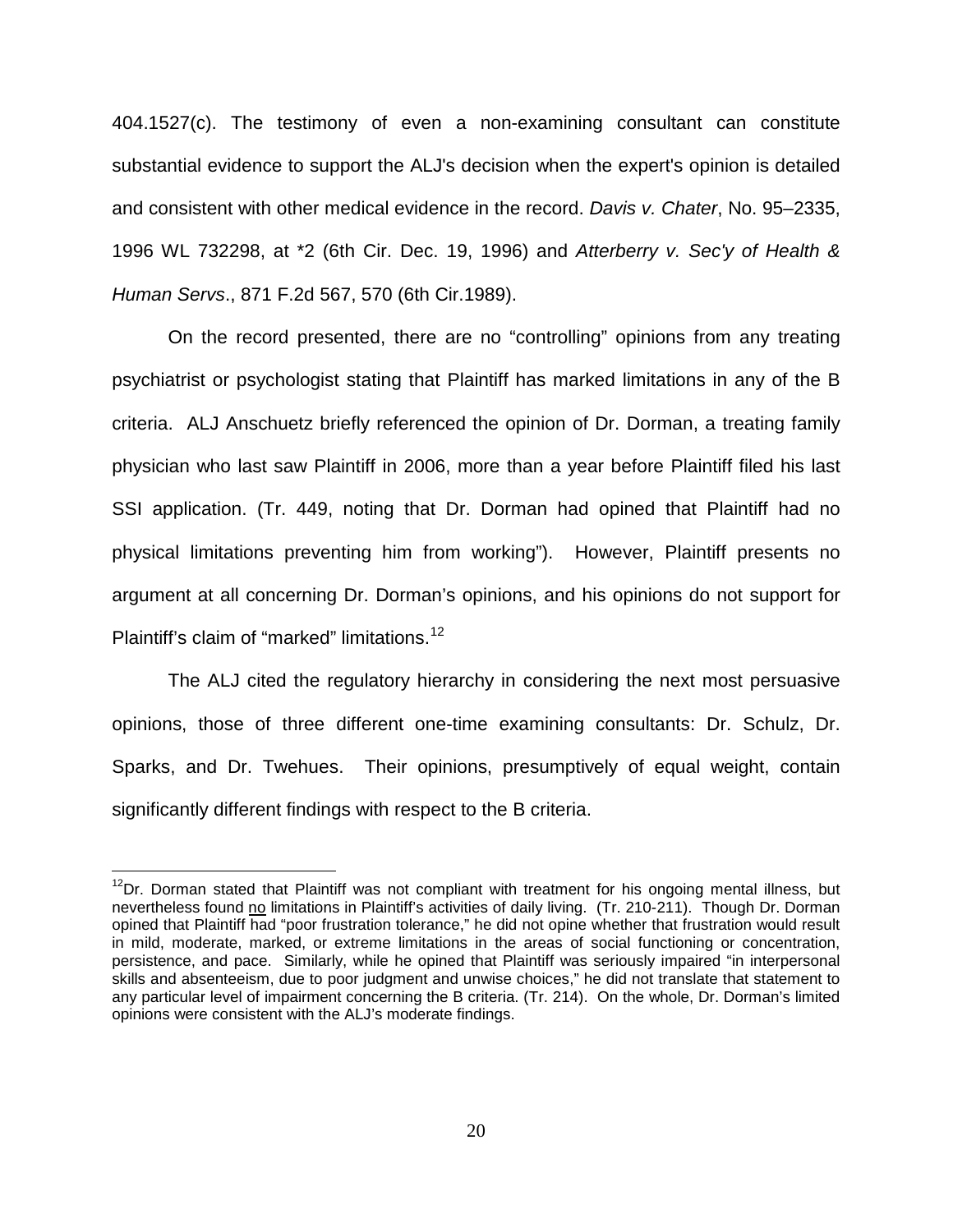In his 11/16/06 report, Dr. Schulz concluded that Plaintiff's ability to relate to others (i.e., social functioning) was "moderately to severely impaired," based on Plaintiff's self-reported "frequent problems with bosses and coworkers." (Tr. 221). However, Dr. Schulz did not characterize the level of impairment as "marked" but instead opined Plaintiff could "relate sufficiently to co-workers on simple repetitive tasks." (Id.). In addition to his clinical interview, Dr. Schulz administered several psychological tests including IQ tests, leading to his conclusion that Plaintiff fell within the "borderline" range of intellectual functioning. He found Plaintiff's ability to maintain attention, concentration and pace to be only "minimally impaired for tasks within the borderline range…" (Id.) He determined that Plaintiff remained "capable of comprehending and completing routine tasks in a work setting." (Id). His attention and concentration were "adequate" for simple tasks. (Tr. 221-222; see also Tr. 458).

A year later, in his 10/31/07 report, Dr. Sparks provided strikingly different opinions concerning Plaintiff's limitations based on a 45 minute clinical interview that included several screening tests.<sup>[13](#page-20-0)</sup> Plaintiff reported that he had had twelve beers the night before the evaluation, and uses marijuana "whenever it's around," approximately every other day.<sup>[14](#page-20-1)</sup> (Tr. 307). Dr. Sparks observed that Plaintiff exhibited "relatively severe mania" at the time of the interview, and noted Dr. Dorman's prior report that Plaintiff's bipolar disorder was not adequately medicated, due to Plaintiff's failure to

 $\overline{a}$ 

<span id="page-20-0"></span> $13$ It appears that the tests were administered during the same 45 minute meeting.

<span id="page-20-1"></span> $14P$ laintiff reported similar alcohol use and more extensive drug use to Dr. Schulz. He also reported that he no longer abused other drugs on a daily basis, including pain medications.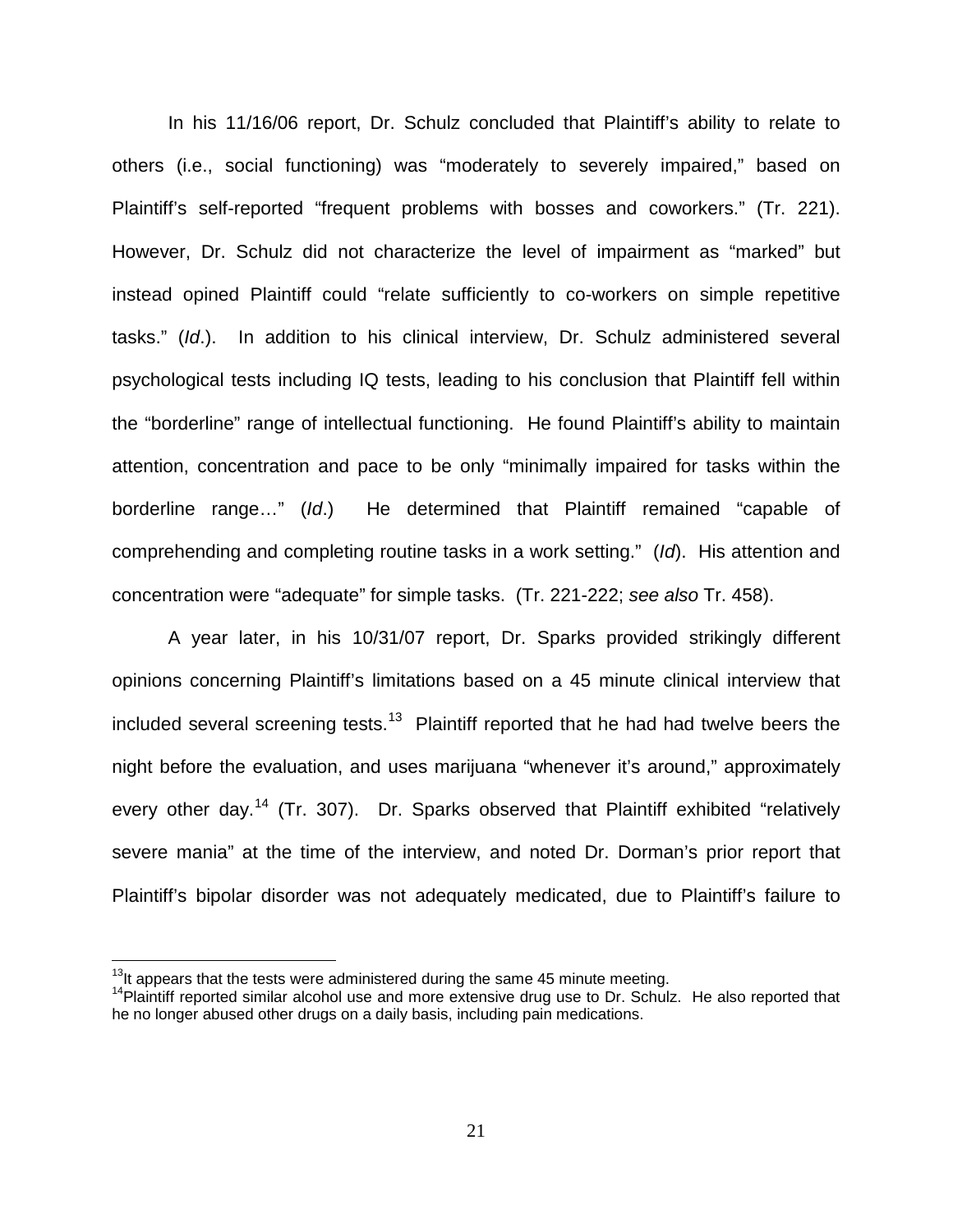remain on mood stabilizing medication and many missed appointments. (Tr. 311). Dr. Sparks opined that Plaintiff appeared "marginally capable of living independently" even though he had "adequate decision-making abilities." (Tr. 310).

Dr. Sparks diagnosed bipolar disorder and substance abuse. In terms of Plaintiff's level of impairment, Dr. Sparks opined that Plaintiff was "extremely impaired" in his ability to relate to others, consistent with an "extreme" (more than marked) impairment in social functioning relative to the B criteria. (Tr. 312). Dr. Sparks further opined that Plaintiff was "extremely impaired" and in his ability to maintain attention to perform simple, repetitive tasks due to his "severe mania." (Id.) However, his ability to "understand, remember and follow instructions" was only "moderately impaired." Thus, although Dr. Sparks' opinion concerning Plaintiff's ability to maintain attention was partially consistent with more than marked limitations in concentration, persistent and pace, his opinion concerning Plaintiff's ability to understand, remember and follow instructions was equally consistent with only moderate limitations in that functional area. Dr. Sparks concluded that Plaintiff's ability to cope with work stress was markedly impaired.

Just eleven days after Dr. Sparks' examination, Plaintiff was admitted to the hospital for suicidal ideation, presenting the same state of mania with similar symptoms to those observed by Dr. Sparks. On admission, his Global Assessment of Functioning ("GAF") was assessed at 25, a level incompatible with work. (Tr. 327). However, he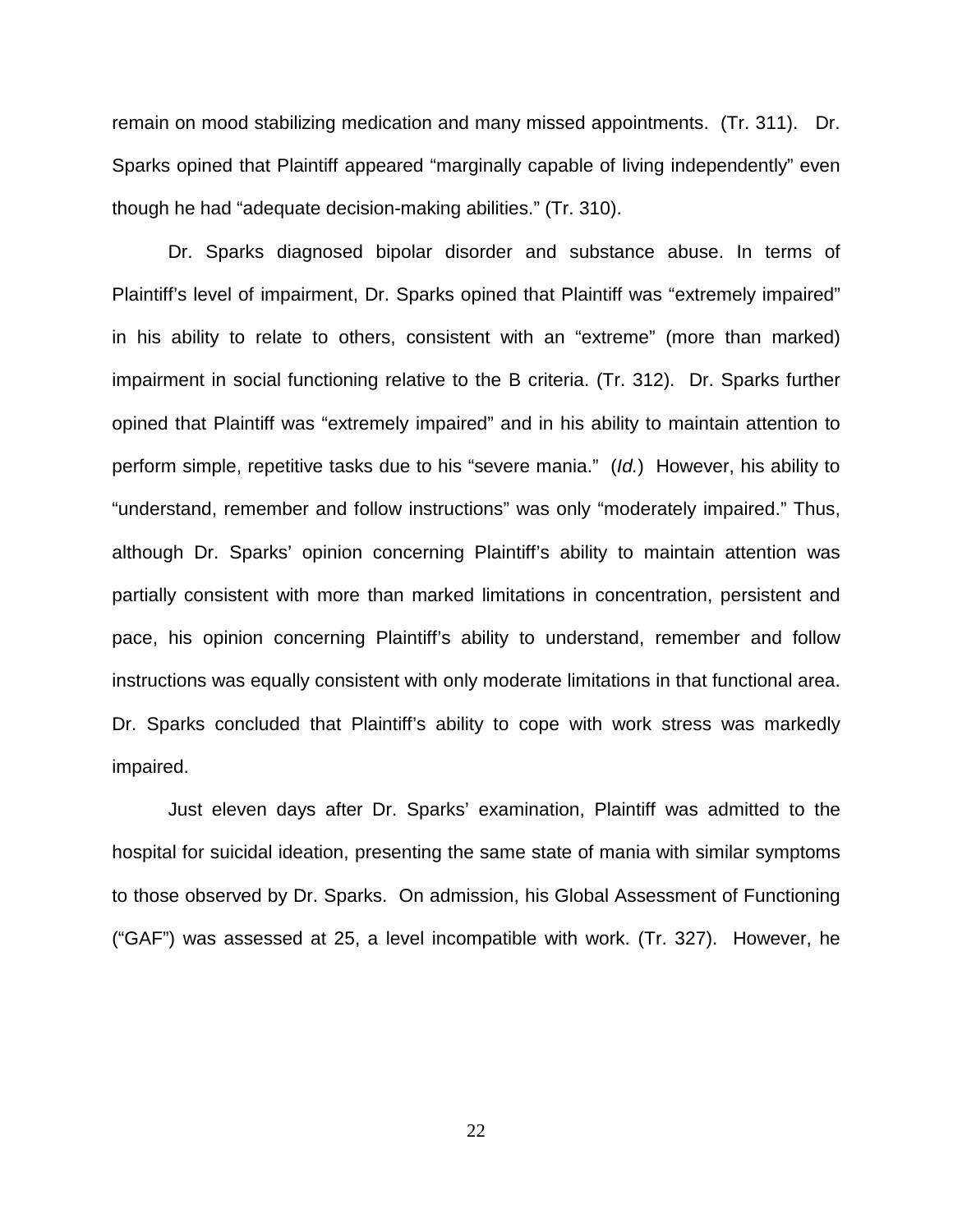was discharged four days later after being started on mood stabilizing medications for his bipolar disorder, with a GAF at discharge of 65, consistent with mild symptoms.<sup>[15](#page-22-0)</sup>

After remand from the Appeals Council, Plaintiff was referred to a third examining consultant, Dr. Twehues. On the basis of her 1/12/16 examination, Dr. Twehues diagnosed bipolar disorder, an unspecified anxiety disorder, ADHD, an unspecified personality disorder with anti-social features, alcohol use disorder in "sustained full remission," and moderate cannabis use disorder. (Tr. 1443). Plaintiff also admitted a history of prescription drug abuse. Dr. Twehues diagnosed "full remission" of Plaintiff's alcohol use disorder based on Plaintiff's report that his current alcohol use was only occasional, in contrast to his admitted daily consumption of a fifth of vodka and a case of beer up until five years previously. (Tr. 1440). Dr. Twehues opined that Plaintiff is able to follow simple instructions, but might experience mild-to-moderate difficulty understanding and retaining instructions for complex, multi-step tasks. (Tr. 1436). These findings are consistent with the ALJ's finding of only moderate limitations in maintaining concentration, attention, and pace. However, Dr. Twehues opined that Plaintiff had "marked" impairment in interacting appropriately with the public, with supervisors, or with co-workers, consistent with a "marked" impairment in social functioning. She also opined that his ability to respond appropriately to usual work situations and to changes in a routine work setting is "extremely" impaired. (Tr. 1437).

 $\overline{\phantom{a}}$ 

<span id="page-22-0"></span> $15$ The ALJ pointed out multiple other GAF scores that indicated mild to moderate symptoms (Tr. 457). Although GAF scores are not definitive, it is not error for an ALJ to consider them.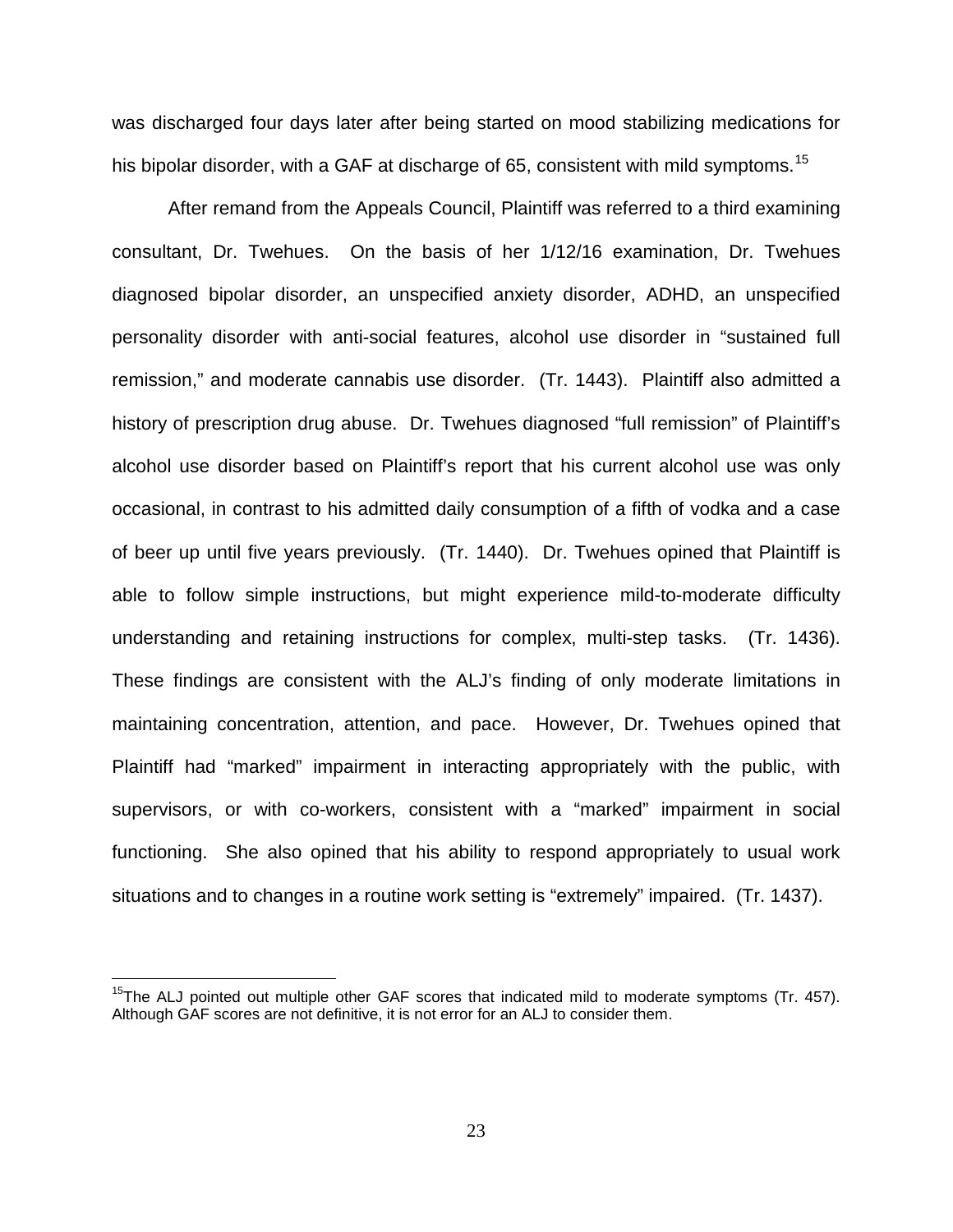In addition to the three examining consultants, ALJ Anschuetz assessed four additional medical opinions dated from 2006-2009, offered by Drs. Goldsmith (11/28/06), Meyer (11/21/07), Waggoner (04/02/08), and Oberlander (12/11/09). Of those four psychologists, Plaintiff makes much of the fact that Dr. Oberlander was called as a medical expert at his first hearing. However, as a non-examining consultant, Dr. Oberlander's opinions were entitled to no more and no less presumptive weight under the regulations than the opinions of the three other non-examining psychologists, all of whose opinions contrasted sharply with those of Dr. Oberlander. Drs. Goldsmith, Myer, and Waggoner each opined that Plaintiff has only mild restrictions in activities of daily living, and moderate restrictions in maintaining social functioning and in maintaining concentration, persistence and pace. (Tr. 237, 346, 364).

As stated, Dr. Oberlander opined that Plaintiff met or equaled multiple mental health Listings at Step 3, based on at least two "marked" impairments in his functional abilities to engage in social interaction, and to engage in activities that require concentration, attention, and persistence. (Tr. 594). When questioned about the basis for his opinions, Dr. Oberlander explained that he relied in large part on the report of Dr. Sparks, including Plaintiff's statements to Dr. Sparks, as well as Plaintiff's "symptomology" eleven days after Dr. Sparks' examination, when Plaintiff was briefly hospitalized. (Tr. 596). Shortly after the hearing, Dr. Oberlander submitted interrogatory responses affirming his opinions. (Tr. 428).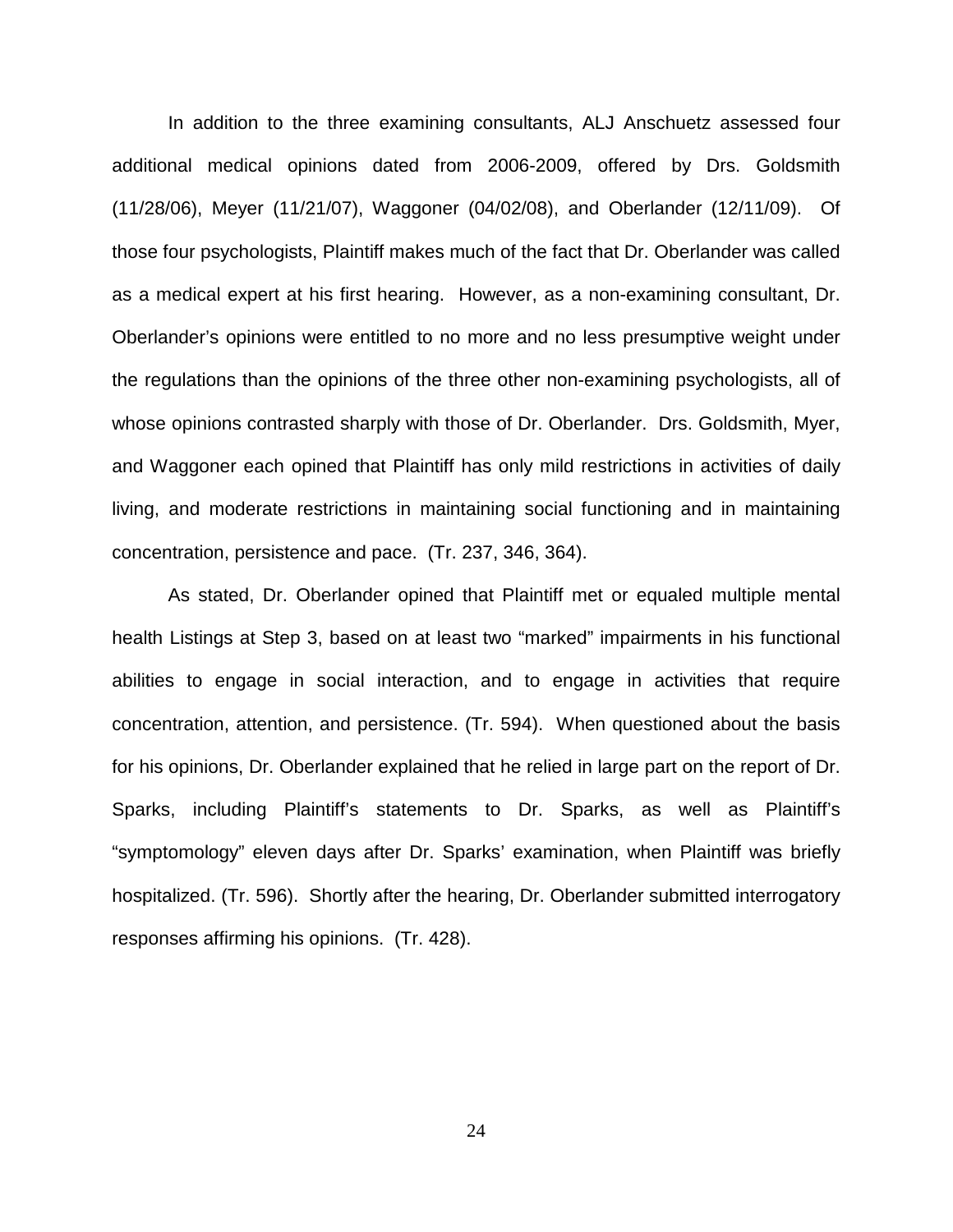Once again, this Court is required to review whether the ALJ's evaluation of the medical opinion evidence comported with applicable law, and whether his determination that Plaintiff did not suffer from "marked" limitations in both social functioning and in concentration, persistence and pace is supported by substantial evidence in the record as a whole. This time, I conclude that ALJ Anschuetz complied with the law, and that his findings on the B criteria are supported by substantial evidence.

In seeking a contrary conclusion, Plaintiff begins by asserting that because this Court previously found error in ALJ Lombardo's rejection of the opinions of Drs. Oberlander and Sparks, ALJ Anschuetz was required to accept their opinions in full. As discussed, however, the Court's Remand Order contained no such mandate.

ALJ Anschuetz acknowledged that his "analysis cannot be accurately done without acknowledging the claimant's history of drug abuse, alcohol abuse and drugseeking behavior (i.e., misuse of prescribed narcotic pain medication)." (Tr. 454). After relating some of the pervasive evidence relating to that history, the ALJ re-evaluated the medical opinion evidence in an effort to determine which assessment(s) were the most reflective of Plaintiff's level of impairment at Step 3 (focusing on the B criteria), and to determine Plaintiff's RFC at Steps 4 and 5. (Tr. 457).

The ALJ gave Dr. Schulz's opinions the greatest weight among the three examining psychologists. He gave Dr. Schulz's opinions "substantial weight," because they were "generally consistent with the other evidence of record." (Tr. 459-459). Dr. Schultz's findings support the ALJ's determinations of less than "marked" limitations in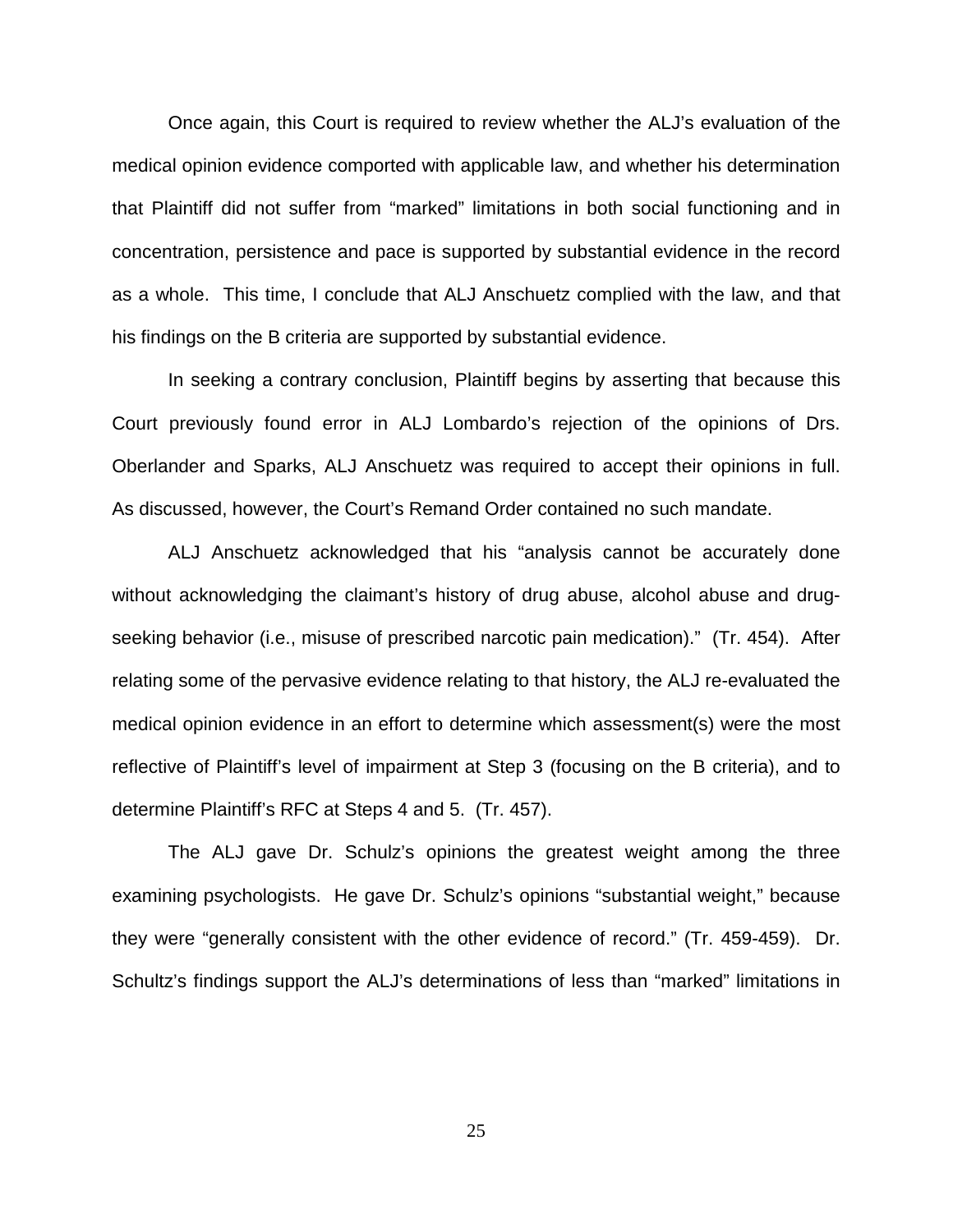both the areas of social functioning and in concentration, persistence, and pace, and no more than mild limitations in activities of daily living.<sup>[16](#page-25-0)</sup> However, the ALJ also gave "significant weight" to the findings of Dr. Twehues that Plaintiff's thoughts were adequately organized, logical, coherent and goal-directed, that Plaintiff was alert, oriented, and responsive and cooperative, and that he is able to follow simple instructions but may have mild-to-moderate difficulty with complex, multi-step tasks. (Tr. 459). In addition, the ALJ gave significant weight to Dr. Twehues's opinion that Plaintiff would have mild or moderate limitation in work-related abilities pertaining to understanding, remembering, and carrying out instructions. (Id.) The ALJ gave "less weight" to Dr. Twehues's conclusions that Plaintiff was "markedly" impaired in social functioning and "extremely" impaired in his ability to respond to changes in a routine work setting. (Tr. 459). Last, the ALJ gave "little weight" to the opinions of Dr. Sparks.

Of the four non-examining consultants, the ALJ gave Dr. Oberlander's opinions "little-to-no weight," and instead gave "much more weight" to the consistent opinions of Drs. Goldsmith, Myer, and Waggoner, whose opinions he found "without a doubt more credible" than those of Dr. Oberlander. (Tr. 457-458).

I find no factual or legal error in ALJ Anschuetz's evaluation of any of the medical opinion evidence, which was both extensive and thorough. (See Tr. 450-466). Unlike ALJ Lombardo, ALJ Anschuetz did not base his rejection of the opinions of Dr. Sparks

 $\overline{\phantom{a}}$ 

<span id="page-25-0"></span> $16$ Curiously, Plaintiff asserts that the ALJ "erred in rejecting the opinions of the defendant's own evaluating psychologists, Drs. Schulz, Sparks, and Twehues." (Doc. 10 at 18).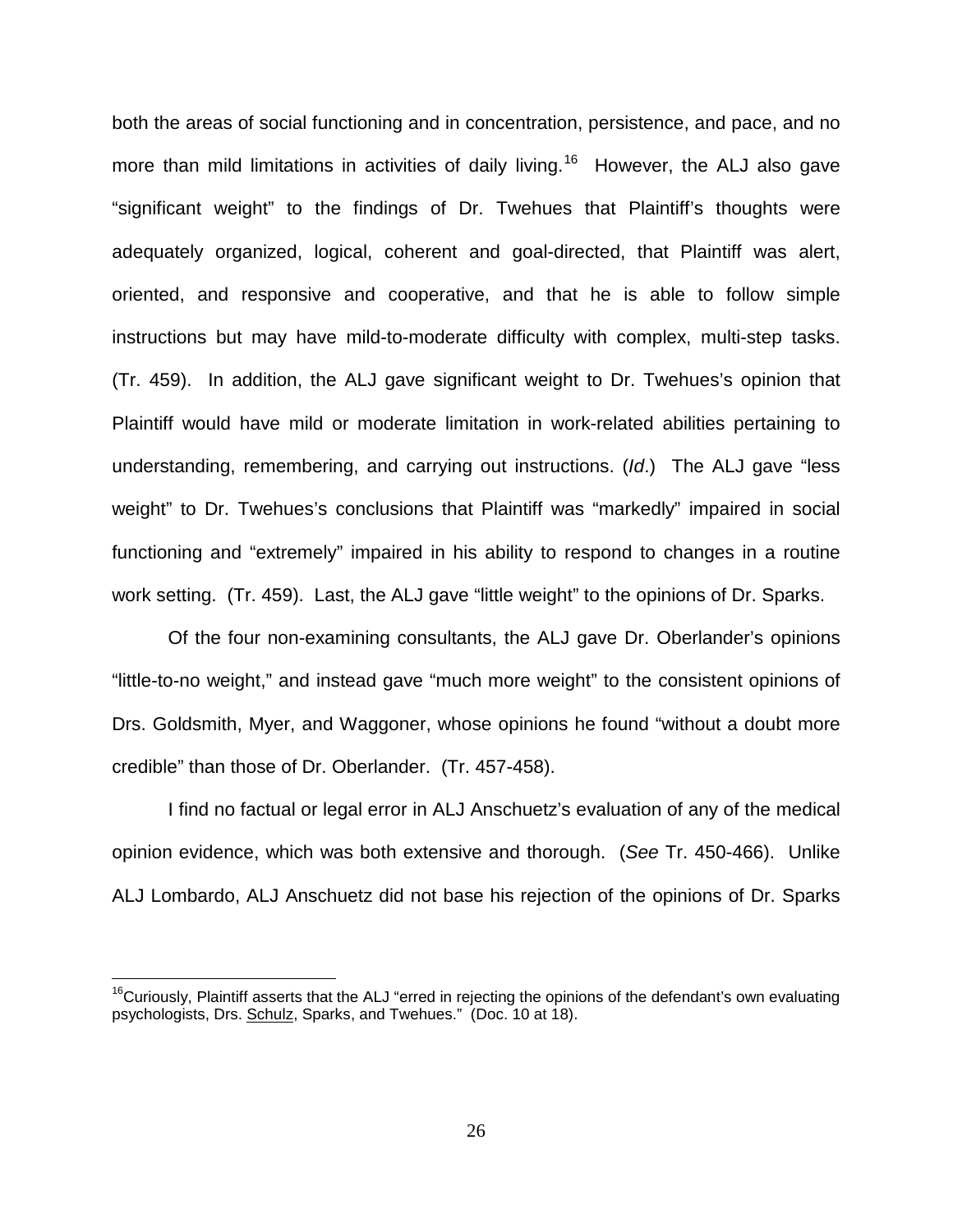solely because they were based on subjective reports. As Judge Beckwith previously

explained:

"An ALJ may reject a treating physician's opinion if it is based "to a large extent" on a claimant's self-reports that have been properly discounted as incredible." Tornmaseth v. Astrue, 533 F.3d 1035, 1041 (9th Cir. 2008) (citing Morgan v. Commissioner Soc. Sec. Admin., 169 F.3d 595, 602 (9th Cir. 1999)). In other words, the ALJ cannot reject medical opinions based on the subjective reports of the claimant solely because they are based on the subjective reports of the claimant.… The ALJ may, however, reject medical opinions based on the patient's self-reports where the reports themselves lack credibility or where the claimant is not credible. In this case, as the Commissioner sets forth in detail in her brief, there are [a] number of credibility issues surrounding Plaintiff's subjective reports to the examining psychologists. The ALJ - not the Court – is responsible for resolving those credibility issues and re-evaluating the weight to which opinions based on Plaintiff's self-reports are entitled.

(Tr. 657-658).

ALJ Anschuetz recognized that the B criterion that was "open to most debate and controversy" among the seven psychologists was Plaintiff's ability to maintain social functioning. (Tr. 460). I find the existence of substantial evidence to support the ALJ's assessment of social functioning as only "moderate" rather than "marked." Previously, the undersigned found ALJ Lombardo's assessment to be in error, based on her inappropriate focus on Plaintiff's activities "in isolation" without considering the record as a whole. In re-evaluating the record, ALJ Anschuetz did not repeat that error, but instead reviewed Plaintiff's statements and activities in the context of the record as a whole, before concluding that Plaintiff had less than marked restrictions in social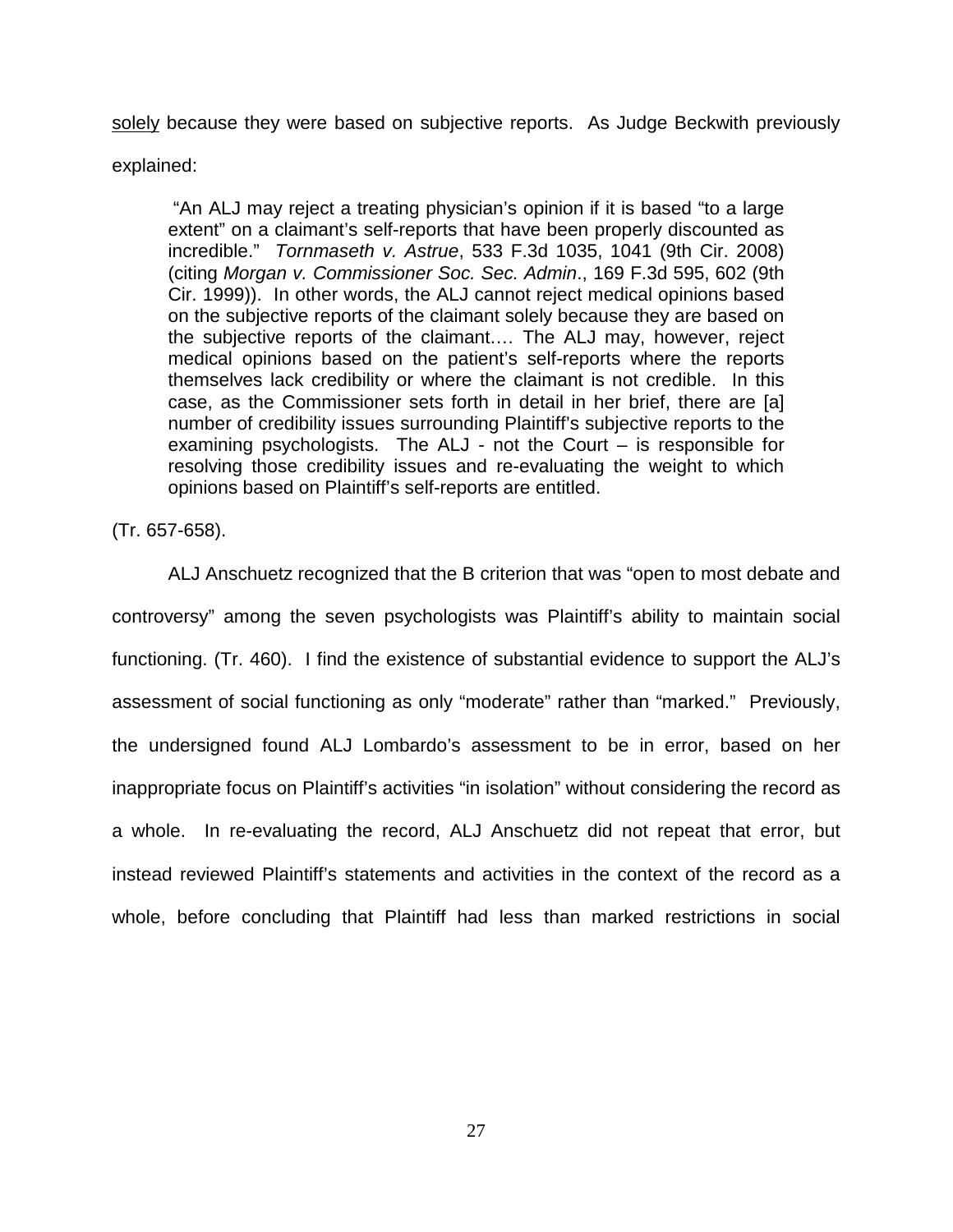functioning and in concentration, persistence and pace.<sup>[17](#page-27-0)</sup> (See, e.g., Tr. 444, 449-452, 454-458, 460).

In contrast to ALJ Lombardo's more cursory analysis, ALJ Anschuetz cited numerous examples supporting his conclusion that Dr. Sparks' opinions were "inherently inconsistent" with the record, and of "dubious value and questionable origin." (Tr. 455, 458, 459). "For example, Dr. Sparks classified the claimant as cooperative, noted that [he] does odd jobs with a friend to make money, enjoys singing, lives with his girlfriend and her daughter, and has 'adequate decision-making abilities,' yet he concluded that the claimant is only 'marginally capable of living independently.'" (Tr. 459). At the time he was examined by Dr. Sparks, Plaintiff was heavily abusing drugs and alcohol and was not taking prescribed medication for his bipolar disorder or receiving any mental health treatment. (Tr. 451). By contrast, medical records reflected that when Plaintiff abstained from substance abuse and was compliant with his prescribed mood-stabilizing drugs and psychotherapy, his level of functional impairment dramatically decreased. (See Tr. 455, 460, 461 (citing records)). "[I]t appears that the claimant's mental symptoms would be subject to effective control with the proper use of prescribed psychotropic medication and his abstinence from drug and alcohol use." (Tr. 457). The ALJ also explained why he did not find Plaintiff's statements to Dr. Sparks to be credible, and did not find Plaintiff's statements about his level of impairment

 $\overline{\phantom{a}}$ 

<span id="page-27-0"></span><sup>&</sup>lt;sup>17</sup>The evidence of "marked" impairment in Plaintiff's ability to maintain concentration, persistence, and pace is weaker than the evidence in favor of a marked or extreme impairment in social functioning. Only Dr. Oberlander found "marked" impairment in concentration, persistence and pace. Dr. Sparks' opinions were more mixed in relation to that functional area, and the remaining five consultants, including Dr. Twehues, found only mild to moderate limitations.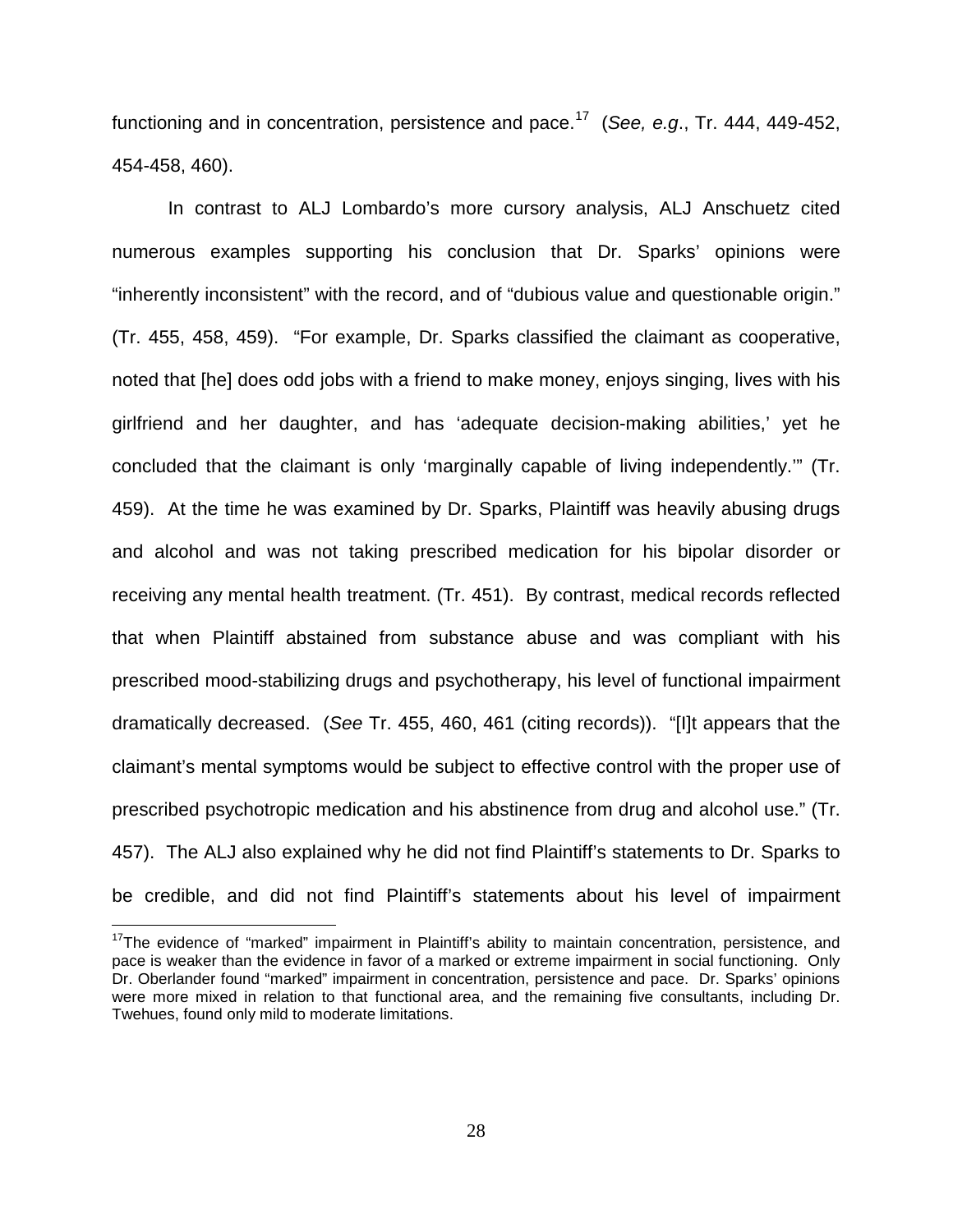generally to be credible. (See Tr. 460). Dr. Sparks found "extreme" impairment in social functioning, but the ALJ explained why he found that opinion to "vastly" overstate Plaintiff's level of impairment in that functional area, not only based on the contrary reports of Drs. Schulz, Goldsmith, Myer, and Waggoner, but also based on other evidence "within the context of the entire record." (Tr. 459).

In addition to his reliance on Dr. Sparks' opinions, Plaintiff relies most heavily upon Dr. Oberlander's opinions in this judicial appeal, both because the prior remand rested largely on the improper evaluation of those opinions by ALJ Lombardo, and because Dr. Oberlander (alone among all seven consulting psychologists) opined that Plaintiff had two "marked" impairments in the B criteria, and met or equaled multiple mental health Listings. Plaintiff argues that the ALJ should have given Dr. Oberlander's opinions greater weight because he reviewed a more complete record than the other three non-examining consultants. However, Dr. Oberlander testified that in formulating his opinions, he relied chiefly on Dr. Sparks' opinions, Plaintiff's statements to Dr. Sparks, and Plaintiff's "symptomology" when he was admitted for a brief psychiatric hospitalization eleven days later. In evaluating opinions, an ALJ is not required to adopt the latest-as-greatest, so long as he adequately explains the basis for giving greater weight to earlier opinions, and considers the later evidence of record, as the ALJ did here.

While the undersigned will not go into the level of detail that ALJ Anschuetz did, a review of the record easily confirms that substantial evidence supports the ALJ's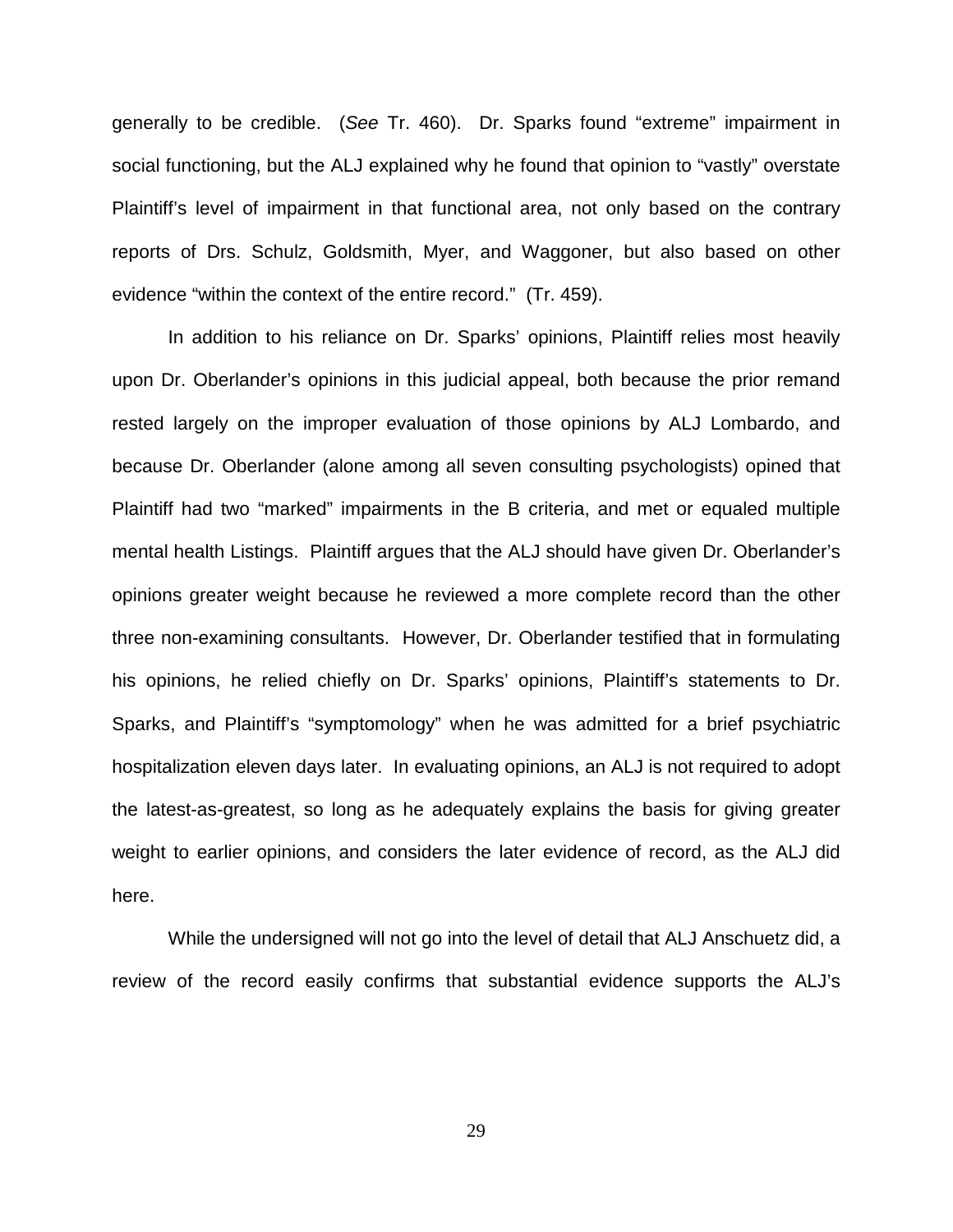decision to reject Dr. Sparks' and Dr. Oberlander's opinions that Plaintiff suffers from at least "marked" impairment in social functioning when he complies with prescribed treatment. As the ALJ pointed out, Plaintiff's statements and activities were generally inconsistent with a "marked" level of social impairment. Plaintiff testified that he played in a band for many years, up until about 2012, in bars around Trenton and Middletown, that he got along with his bandmates and has friends (but denied "close friends" except for his girlfriend and father). (Tr. 567-568). Plaintiff reported enjoying performing on stage and at special benefits, (Tr. 467), though he testified that he eventually quit his band because they were into "more and more drugs." He testified that he would obtain free drugs from people he knew by walking around town, though sometimes he would purchase them. (Tr. 456). He testified that he has "been around people, all my life, playing [guitar], around the church groups," and that he has been "blessed" with a good singing voice. (Tr. 576). He sings weekly with others. (Tr. 456). At one hearing, he claimed that "the only people I could be around are church people; but other than that [social] functioning is nothing." (Tr. 514). In 2014, he was taking his son to church every Wednesday and Sunday.<sup>[18](#page-29-0)</sup> (Tr. 572). In 2016, he had lost his license and was getting rides to church from a friend. (Tr. 511, 514-515, 528).

When questioned about his many friends and social interactions, Plaintiff explained that he mainly has trouble getting along with other people in work settings.

<u>.</u>

<span id="page-29-0"></span> $18$ Plaintiff currently has custody of his son, but his son lives with a family member. The child is a product of Plaintiff's relationship with a previous girlfriend. In 2016, the mother of his son was in prison for embezzlement. (Tr. 500, 1328).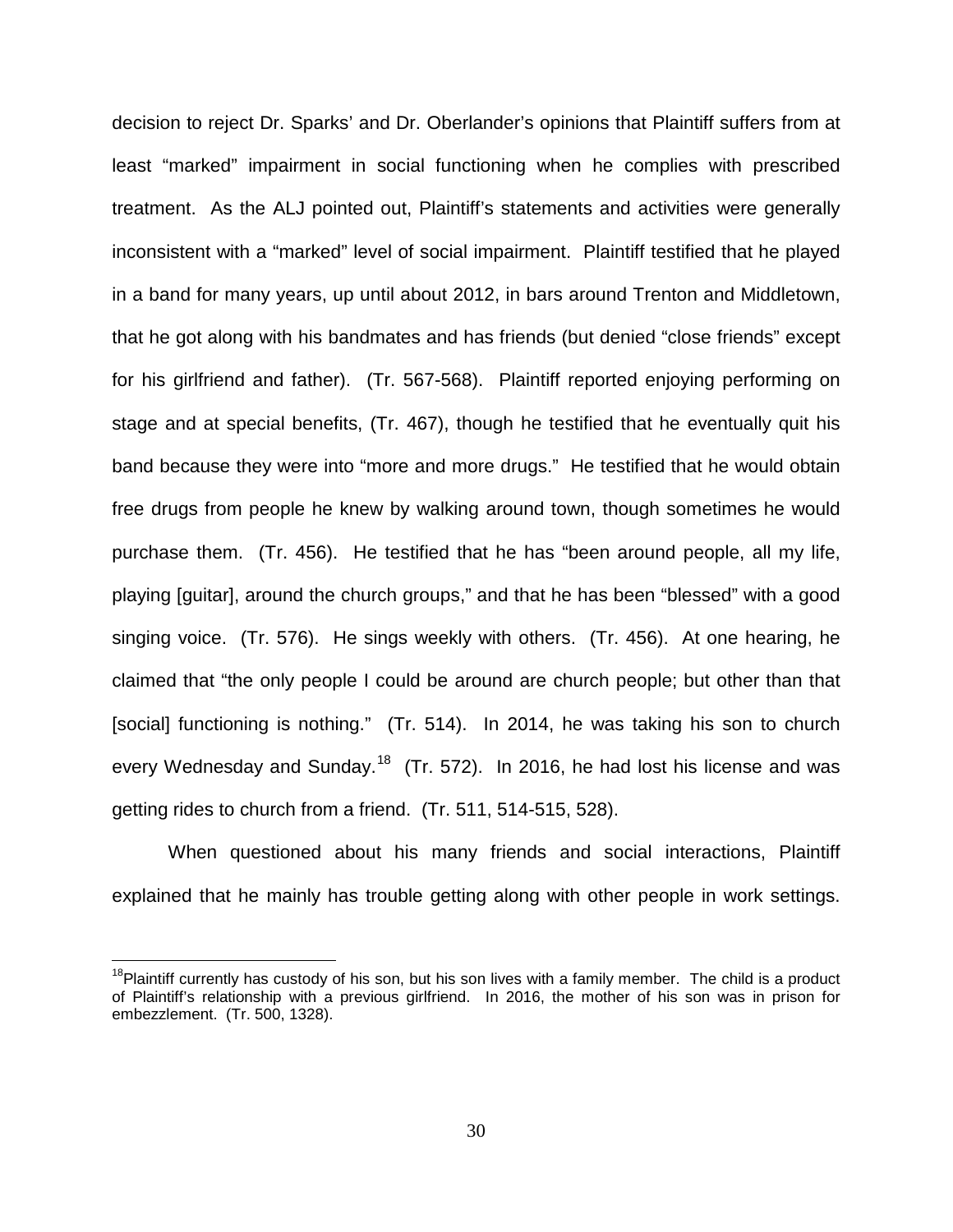(Tr. 567-568). However, in contrast to that testimony, Plaintiff described himself as "a manual laborer" who works for a day or two at a time whenever he is asked, mostly by friends, people he knows, or friends of people he knows. He has worked as a helper in roofing, general construction, landscaping, loading boxes, as a mover, and doing other odd jobs. (Tr. 464, 565, 568, 578, 501-502). He doesn't look for more work because he is "not qualified" for most jobs. He also testified that his current girlfriend has encouraged him to get a job, but doesn't work consistently because "people don't always have the money to fork out for you," and he usually works "under the table…with cash money." (Tr. 578). At his last hearing before the ALJ, he explained that he does not need to work because his girlfriend takes care of all his bills. (Tr. 499-500). Though he testified that he gets panic attacks in crowds, that assertion was not supported by the medical records. His band performances also undercut his testimony, as did his report that he took his friend's daughter to a Motley Crue concert to help her cope with her father's death from a heroin overdose. (Tr. 458). Plaintiff reported to Dr. Schulz that he gets along adequately with people in the community and that he is "comfortable being around people." He also told Dr. Schulz that he goes out with his girlfriend in the evening, and maintains contact with family members both by phone and in person. He was cooperative when examined. (Tr. 455). The above is just a small portion of the extensive record on which the ALJ relied to find only "moderate" limitations in social functioning.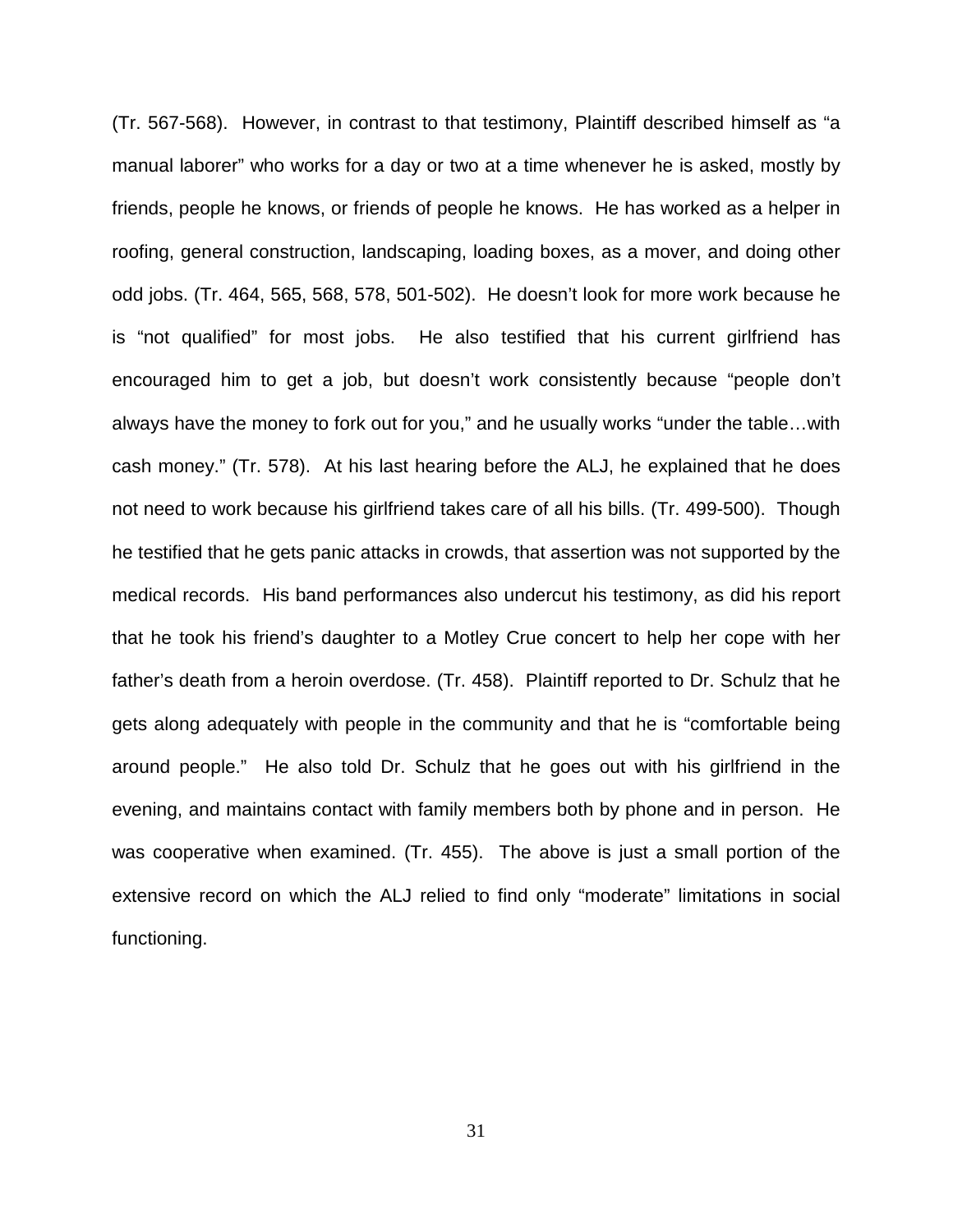The third error identified in ALJ Lombardo's first decision was her inappropriate focus on Plaintiff's activities "in isolation." Plaintiff asserts that ALJ Anschuetz repeated that error. I disagree.

Unlike ALJ Lombardo's first decision, which appeared to simply ignore evidence that was consistent with Dr. Oberlander's (and by inference, Dr. Sparks') opinions, ALJ Anschuetz extensively discussed the record as a whole and why he viewed Dr. Oberlander's extreme opinions as contrary to that evidence. The ALJ reasonably concluded that, like Dr. Sparks, Dr. Oberlander's opinions failed to take into account the credible symptoms that would remain when Plaintiff complied with prescribed treatment and abstained from drugs and alcohol. Dr. Oberlander also heavily focused on Plaintiff's limited cognitive abilities, but the ALJ found that many examples of "mental acuity" (including Plaintiff's pursuit of narcotic pain medication) "belie a finding of mental limitation or cognitive deficit of [the] severity …suggested by Dr. Oberlander." (Tr. 454). He possessed "sufficient mental acuity to obtain money from his fiancée or other sources to purchase cigarettes, drugs, and alcohol." (Tr. 456). Notwithstanding the finding of borderline intellectual functioning, the ALJ pointed out multiple reports of mental health professionals who assessed Plaintiff with intellectual functioning in the average range, with no cognitive impairment. (Tr. 463). In 2006, Plaintiff was working in the music profession and was considering moving to Tennessee to record an album, Plaintiff worked fairly frequently throughout the claimed disability period in "odd jobs,"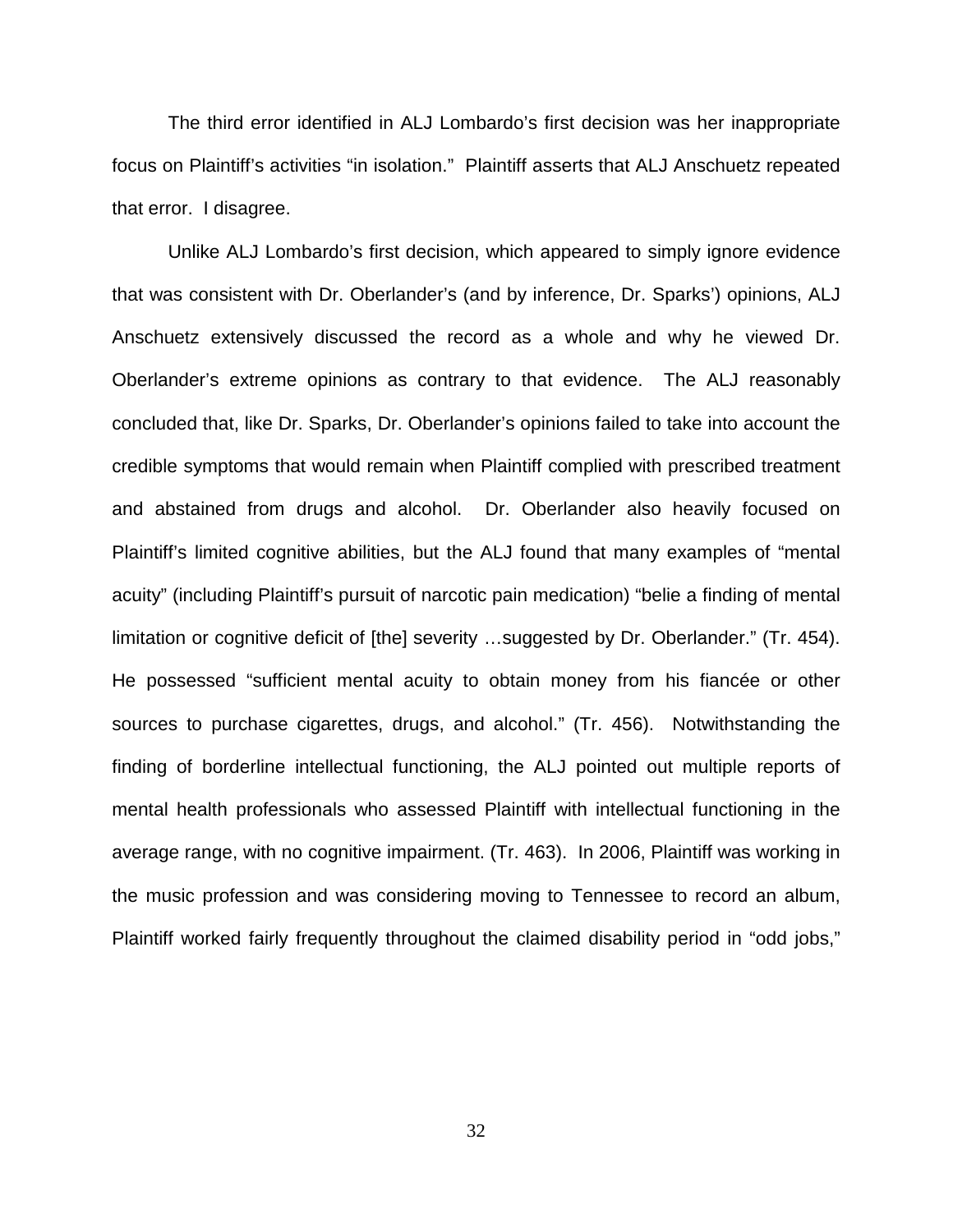and evidence suggested that with treatment and abstinence from drugs and alcohol, Plaintiff's symptoms were much improved. (Tr. 454-455, see also Tr. 1248).

Plaintiff argues that the ALJ misinterpreted some evidence, pointing out that Dr. Sparks observed "some grandiosity" during his evaluation, a trait common in bipolar disorder. However, medical providers regularly noted the absence of delusions or grandiosity. Still, Plaintiff protests that there "is nothing in the record that indicates that [he] had the intellect or ability to go to Tennessee and cut a record," and that his statement should have been considered symptomatic of his impairment. (Doc. 10 at 15). Plaintiff also is critical of the fact that the ALJ highlighted that Plaintiff's girlfriend believes he is a "liar," again suggesting that his "lies" "could be the result of his grandiosity that is manifestation of a manic episode …and not willful lying." (Doc. 10 at 15, emphasis added).

Plaintiff's arguments grasp at straws. Without explicitly challenging the ALJ's highly adverse (and well supported) credibility finding, Plaintiff mounts an implicit challenge to that finding based on speculative arguments that all statements used against him were a manifestation of his illness, while simultaneously arguing that the ALJ should have credited all statements that supported his claim of disabling symptoms.<sup>[19](#page-32-0)</sup>

<u>.</u>

<span id="page-32-0"></span><sup>&</sup>lt;sup>19</sup>As Defendant points out, the social worker who recorded Plaintiff's musical ambitions stated that he was "alert and oriented" at the time he made the statement about moving to Tennessee, and appeared to regard it as credible. (Tr. 274).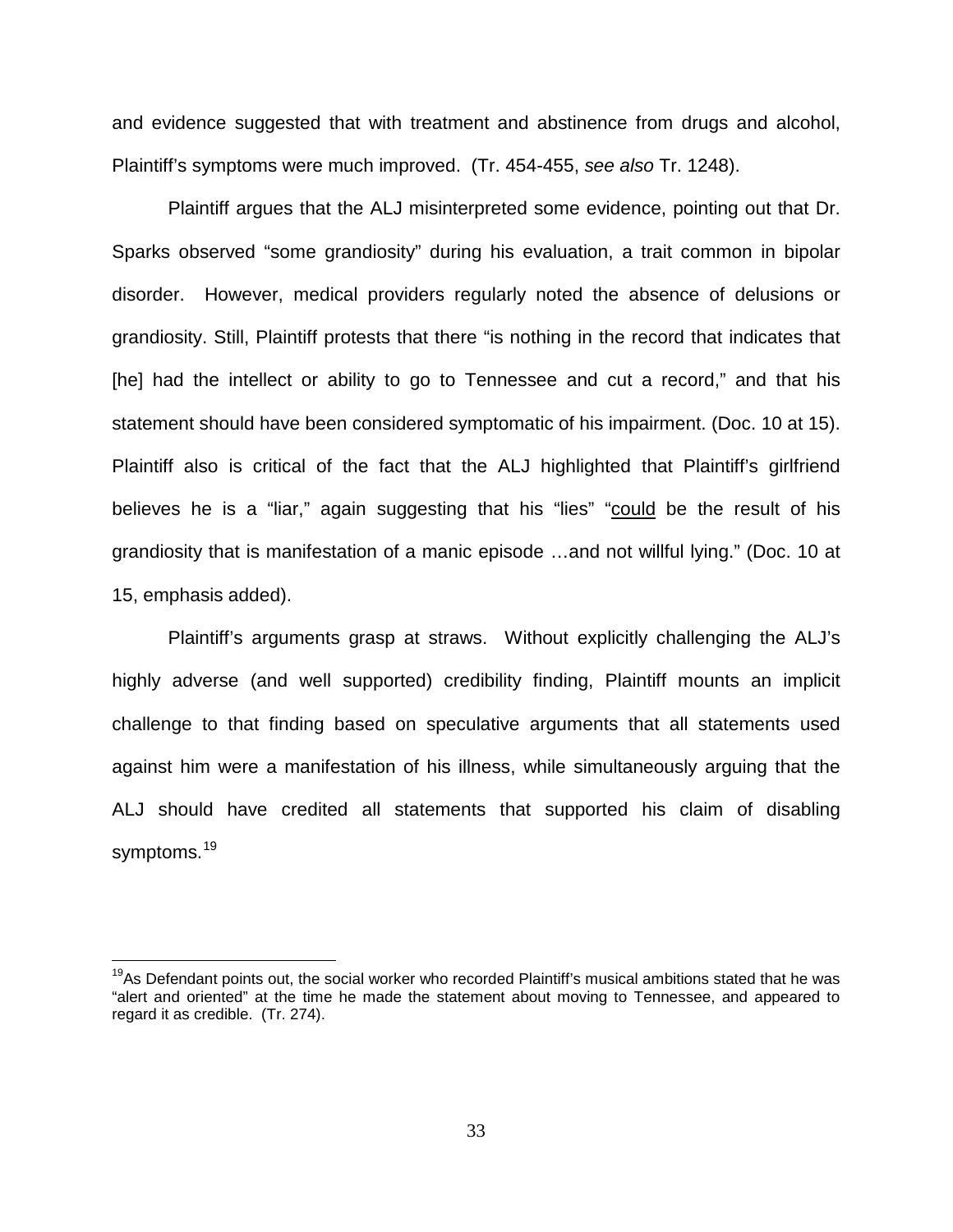In a similar vein, Plaintiff asserts that the ALJ erred in referencing Plaintiff's "under the table" work and "odd jobs," which the ALJ found to be inconsistent with disability. He argues that medical records reflecting that he hit his hand with a hammer, fell off a roof, and fell off a horse, "support a finding of disability" because they show how his "impulsiveness and lack of focus resulted in injuries when he tried to perform work activity." (Doc. 10 at 16). He contends that this is consistent with the opinions of Drs. Sparks and Oberlander. In addition, Plaintiff argues that there is no evidence that his odd jobs constituted substantial gainful activity. He stresses his self-serving testimony that he tried to work but couldn't hold a job for long because of his problems getting along with people.

Plaintiff further claims that the ALJ erred by reasoning that "[i]f, in fact, the claimant exhibited mental symptoms of a severity as suggested by Dr. Oberlander, it would be highly unlikely that he would be capable of helping to maintain a household or that he would have a fiancée willing to tolerate his continued lack of any meaningful activity (e.g., purportedly, nothing of consequence beyond looking out the window and listening to music). (Tr. 508). Although the undersigned agrees that the ALJ's speculation about what Plaintiff's domestic partner would "tolerate" strayed beyond the record, this minor error is harmless in light of other substantial evidence in the record.

In sum, none of Plaintiff's arguments are persuasive. The undersigned has already explained why the ALJ's assessment of the opinion evidence and findings of "moderate" rather than "marked" limitations in the referenced B criteria were supported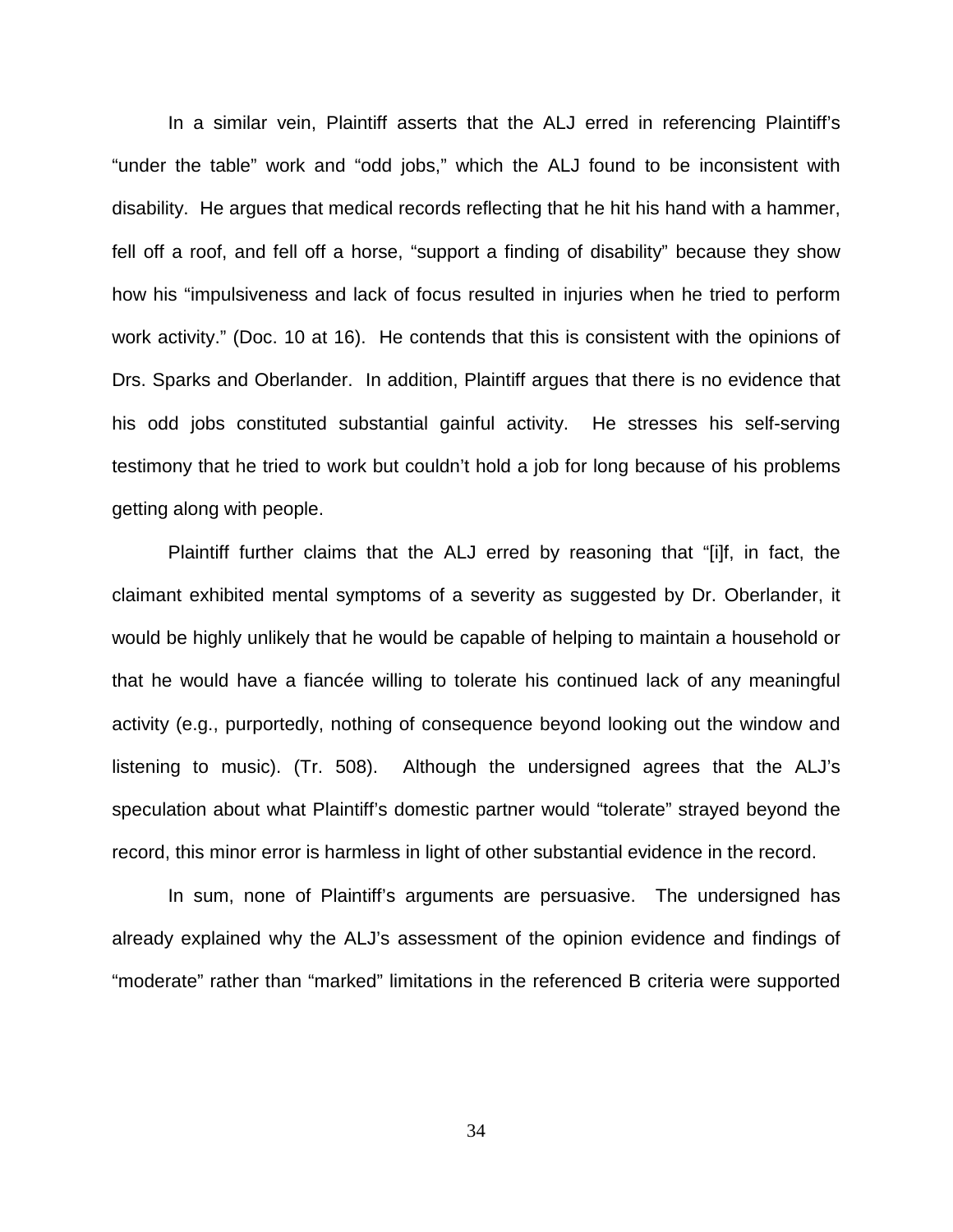by substantial evidence. The fact that evidence can be found to support a different conclusion provides no grounds for reversal. Additionally, the ALJ never equated Plaintiff's work activity with SGA, but instead used it (and a wealth of other relevant evidence) to support the adverse credibility finding and ultimately, the conclusion that Plaintiff is not disabled. See Miller v. Com'r, 524 Fed. Appx. 191, 194 (6th Cir. 2013).

### **2. Plaintiff's Mental RFC**

Having concluded that the ALJ properly assessed the opinion evidence and the B criteria, it follows that, at Steps 4 and 5 of the sequential analysis, ALJ Anschuetz's decision is supported by substantial evidence. The "paragraph B" criteria involve broad functional categories and are used only at Step 3 of the sequential analysis. Once an ALJ has determined that a plaintiff's mental impairments do not satisfy the B criteria, he must go on to evaluate a plaintiff's residual functional capacity, which requires a much more detailed assessment of the work-related limitations that might result from the B criteria findings. (Tr. 463, citing SSR 96-8p). The ALJ reviewed the opinion evidence a second time in determining Plaintiff's physical and mental RFC, translating Plaintiff's mild impairment in activities of daily living and moderate impairments in social functioning and in concentration, persistence and pace into appropriate work limitations. Plaintiff argues briefly that the ALJ erred when he rejected the opinions of Drs. Sparks and Twehues that suggested that he could not tolerate changes in work routine, or other work-related stress. However, the ALJ adequately explained his rationale for rejecting their opinions and support for the RFC as determined. "It is difficult to understand how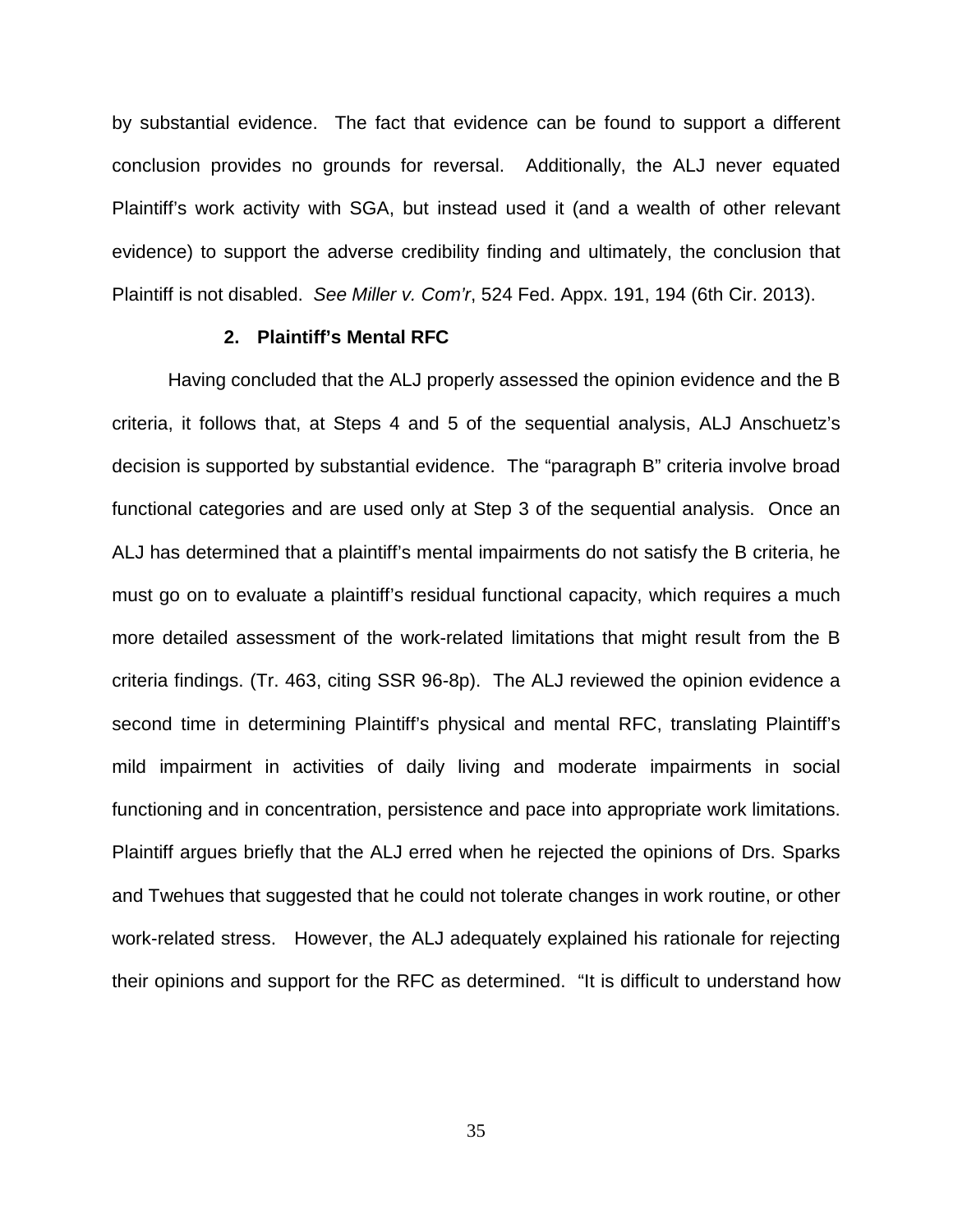an individual who engages in such activities would be "extremely" impaired in his ability to respond to changes in a routine work setting – by its very nature, the claimant's work doing odd jobs would necessarily involve almost constant change." (Tr. 460; see also generally. Tr. 454-469).

### **D. Substance Abuse**

 $\overline{\phantom{a}}$ 

The ALJ found that Plaintiff's bipolar disorder and personality disorder were "likely adversely influenced by his history of substance abuse." (Tr. 449). The ALJ also noted that it appeared that Plaintiff's "mental impairments would be subject to effective control with the proper use of prescribed psychotropic medication and his abstinence from drug and alcohol use." (Tr. 457). "[I]t appears likely, if not probable, that the severity of any documented mental impairment is exacerbated by the claimant's periodic abuse of alcohol and/or drugs (either use of illegal drugs such as heroin, cocaine or marijuana and/or misuse of prescribed narcotic pain medication). When not abusing drugs and/or alcohol, the claimant appears able to function quite effectively." (Tr. 460).

Plaintiff's primary argument concerning his substance abuse is that ALJ Anschuetz should have been foreclosed from considering the issue at all. That argument is rejected for the reasons previously stated.<sup>[20](#page-35-0)</sup> In a more cursory fashion, Plaintiff argues that the ALJ "erred in finding that with abstention from drugs and alcohol

<span id="page-35-0"></span> $20$ For the same reasons, the undersigned rejects Plaintiff's assertion in his reply memorandum that this Court previously found that "objective findings supported Dr. Oberlander's opinion, that Mr. Wyatt's substance abuse was not a material factor in determining whether or not Mr. Wyatt was disabled by his mental impairments...." (Doc. 14 at 2).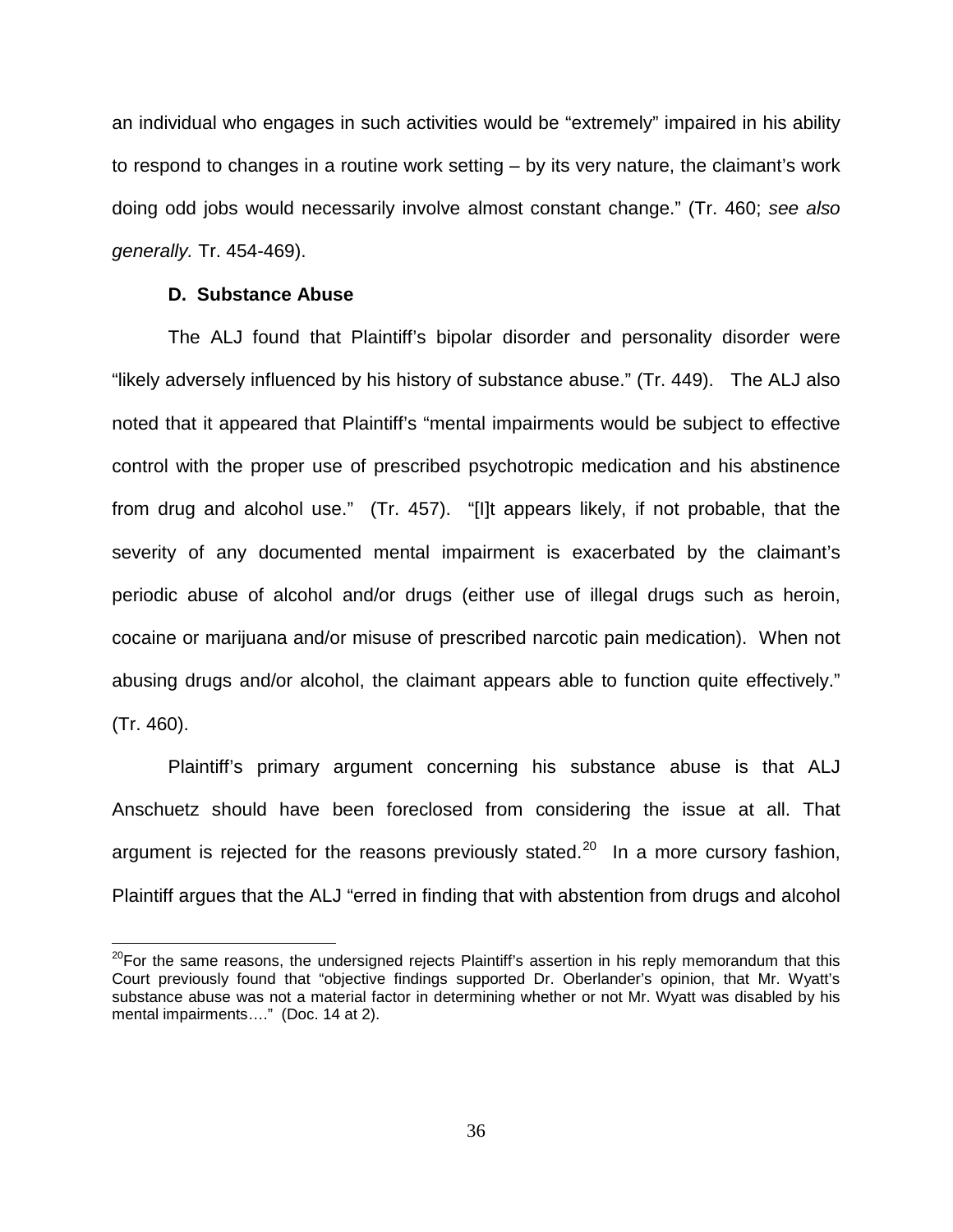and with proper treatment, his mood "stabilized." (Tr. 455). Plaintiff points to the examination findings of Dr. Twehues to support his contention that his symptoms were both severe and disabling, even after he abstained from drugs and alcohol.

Plaintiff began drinking at the age of 13, and began using drugs at the age of 14. Plaintiff admitted to Dr. Twehues in January 2016 that he continued to use alcohol "occasional[ly]" and remained dependent on marijuana. At the time he was seen by Dr. Twehues, he reported participating in pain management with prescriptions for Valium and Percocet. Shortly before entering pain management, Plaintiff quit treatment with a doctor who "wasn't willing to help me out with any more pain medication." (Tr. 532). Despite claiming to be sober, Plaintiff admitted he continued to drink alcohol. In February 2016, he credited his girlfriend of 3 years with helping him to abstain, explaining that if he decided to go drinking, "I'm not allowed to come back to the house that night," which had happened "a few times….here and there" for "one or two days." (Tr. 510). Thus, Dr. Twehues's finding that Plaintiff's alcohol abuse was in "full remission" is contrary to the evidence. As the ALJ states: "While there are some references to the claimant's substance abuse being in possible remission, that appears unlikely and, even if true, such remission has not been sustained." (Tr. 462). Moreover, the ALJ's assessment of the opinions of Drs. Twehues, Sparks, and Oberlander reflects no legal or factual error.

Notwithstanding the undersigned's conclusion that the ALJ did not err in discounting their opinions, Plaintiff returns to the opinions of Drs. Sparks and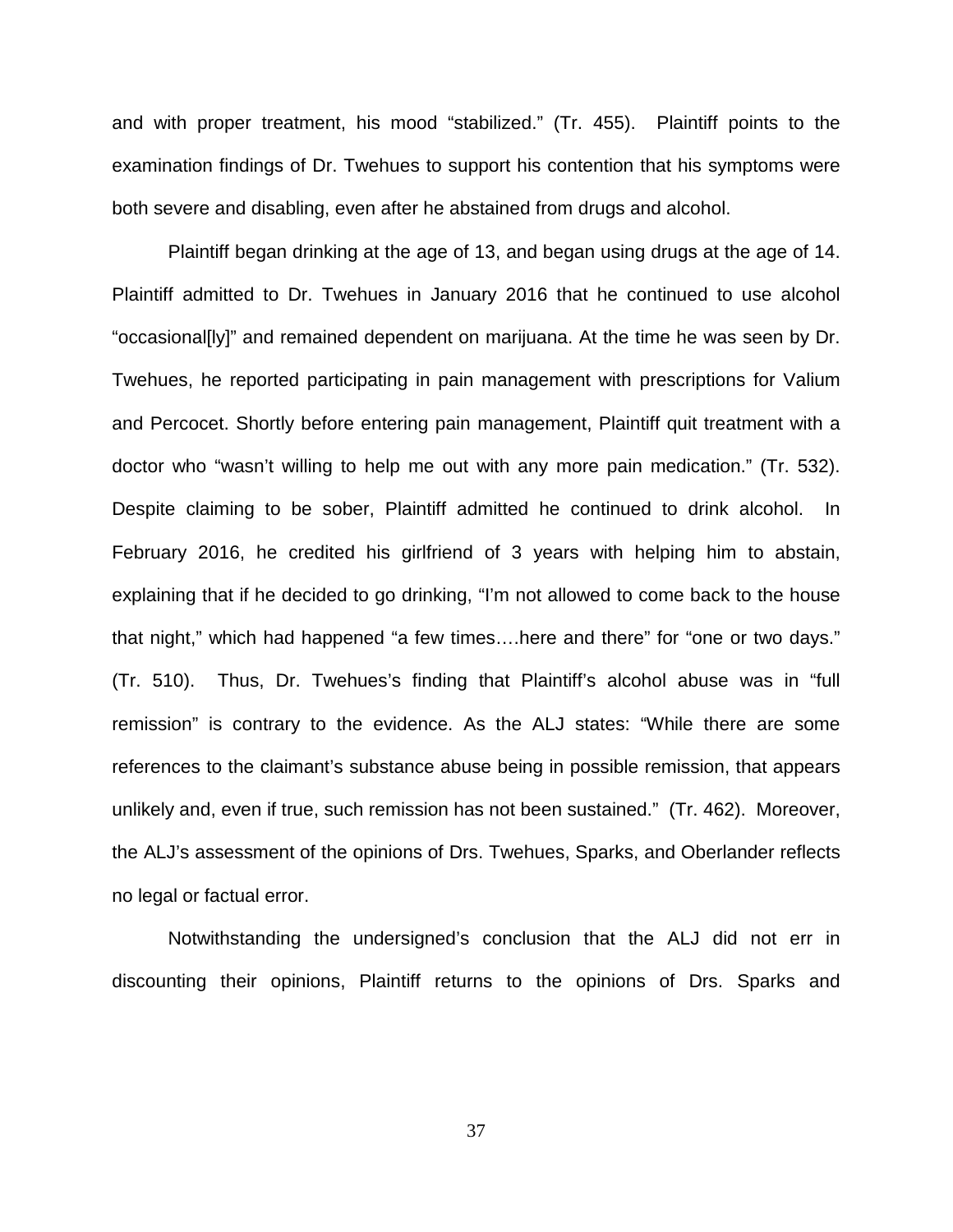Oberlander to support his claim that his symptoms remained disabling during compliance with treatment and sobriety. Dr. Sparks examined Plaintiff in 2007 when Plaintiff was heavily abusing both drugs and alcohol and receiving no treatment, but nevertheless opined that Plaintiff would suffer from disabling symptoms even if substance use factors were excluded. (Tr. 312). However, the ALJ pointed to post-2007 evidence that Plaintiff's symptoms were much less severe when he received treatment and abstained from substance abuse.

Dr. Oberlander chiefly relied on Dr. Sparks' report. When questioned whether Plaintiff's alcohol and substance abuse was "material" to his findings, Dr. Oberlander opined that in individuals with borderline intellectual functioning such as Plaintiff, "the materiality of substance use is really less of a significant contributing factor than in cases where one's cognitive functioning is less impaired," and that Plaintiff's limitations would remain even "with a brief cessation of substance use." (Tr. 594-595). Aside from the conclusion that Dr. Oberlander's extreme opinions were properly discounted, his opinion on substance abuse is undermined by both the ALJ's finding that Plaintiff is less cognitively impaired than found by Dr. Oberlander, and by the fact that Dr. Oberlander assumed only a "brief" cessation of substance use.

Although Plaintiff was not a credible witness, his own statements also supported the ALJ's findings that his symptoms were less severe when he abstained from drugs and alcohol. (See Tr. 580, testifying that drinking and drugs would "intensify" his symptoms "to be worse, yes.") He testified that his doctors had not yet found the "right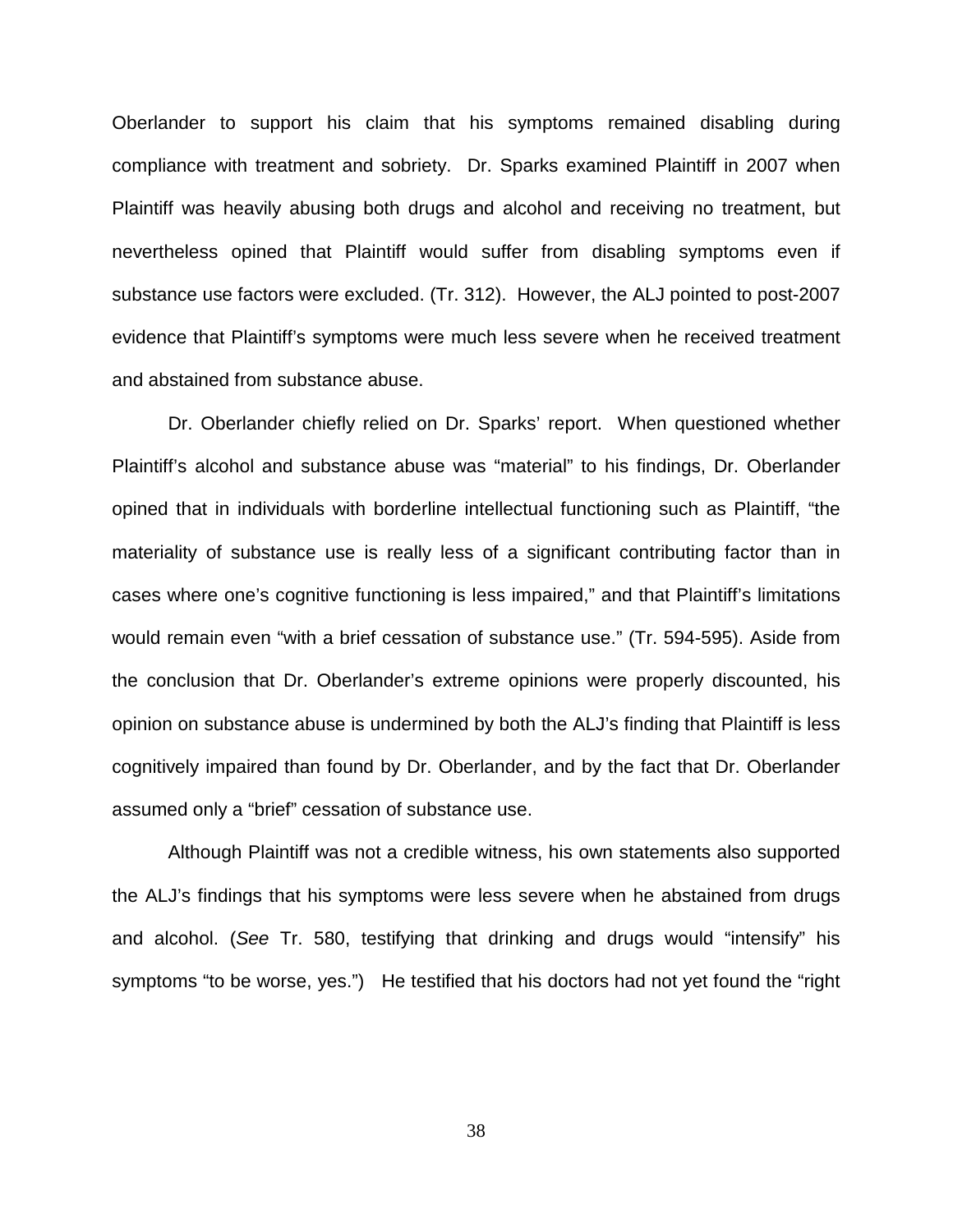medication" to stabilize his moods, (Tr. 579-580), but records suggested that Plaintiff's moods were stable when he remained compliant on mood-stabilizing medications and was not abusing drugs and alcohol. (Tr. 468-469; see also Tr. 1248-1286, 1328-53, 1554-61).

 The Social Security Act precludes an award of benefits if alcohol or drug abuse is "a contributing factor material to the Commissioner's determination that an individual is disabled." 42 U.S.C. §§423(c)(2)(C), 1382c(a)(3)(J). Regulations that implement this standard "require that the sequential evaluation process be followed in adjudicating disability before any consideration is given to whether drug addiction is the cause of such disability." Williams v. Barnhart, 328 F. Supp.2d 849 (N.D. Tenn. 2004); SSR 13-2P. In this case, the ALJ never reached the "materiality" analysis because he did not find Plaintiff to be disabled in the first instance. Although cases like Williams v. Barnhart stand for the proposition that remand may be warranted if an ALJ improperly conflates the materiality analysis with the initial sequential evaluation of disability, Plaintiff has waived any possible error through his failure to assert such a claim before the undersigned.

In any event, the plaintiff bears the ultimate burden of proving that his substance abuse is not a contributing factor material to his disability, and any possible error on the record presented appears to have been harmless. Belser v. Com'r, 2015 WL 2452436 at \*11 (S.D. Ohio, May 21, 2015)(Black, J.) (concluding that non-disability finding was supported by substantial evidence, where ALJ drew comparisons between bipolar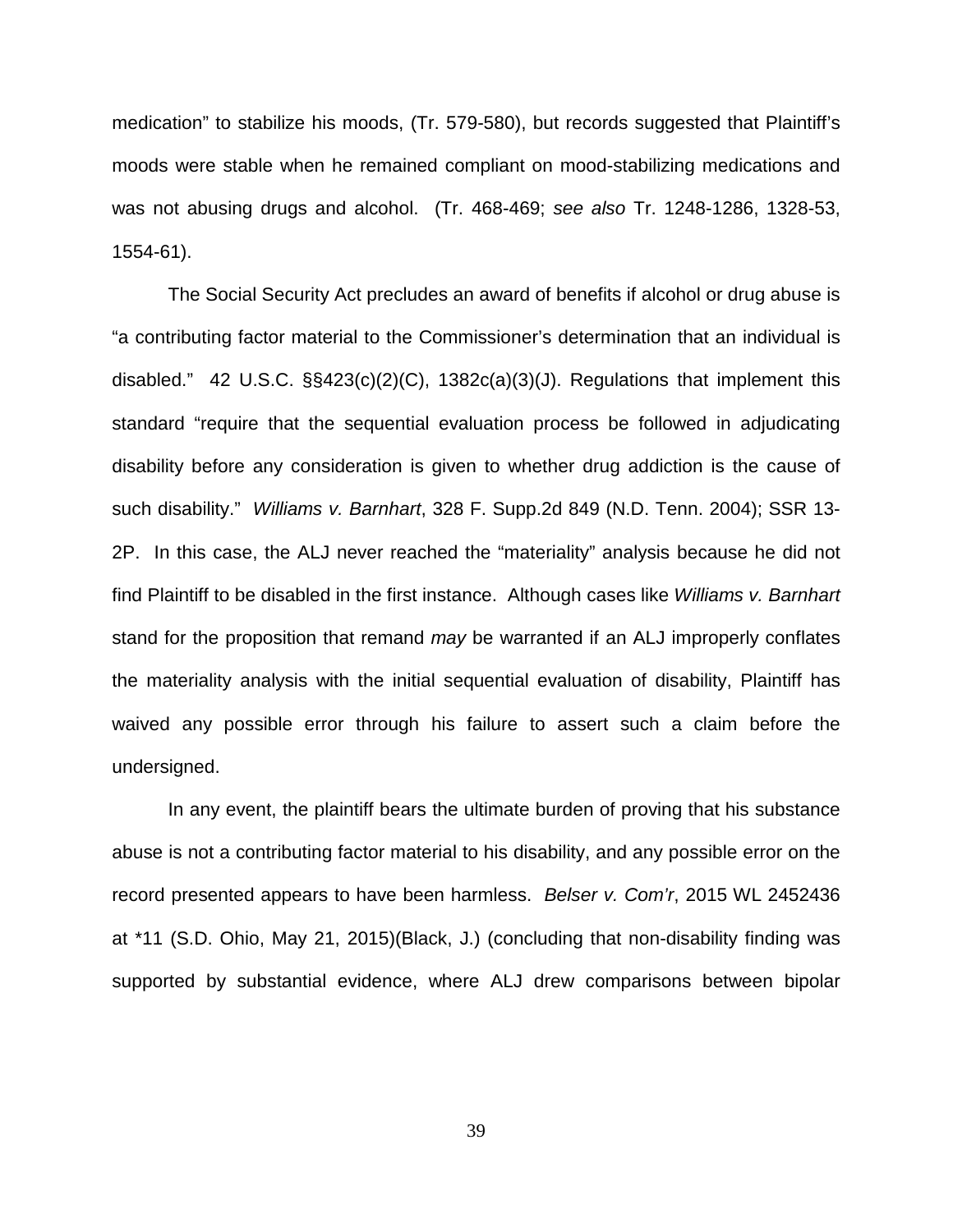plaintiff's functionality during periods of sobriety and periods of substance abuse); Bartley v. Barnhart, 117 Fed. Appx. 993 (6th Cir. 2005) (plaintiff failed to prove disabling mental limitations during times when he stopped using drugs); Watkins v. Astrue, 2010 WL 3360428 (D.S.D. Aug. 23, 2010)(procedural error harmless on record presented); Schopplein v. Astrue, 2008 WL 4368798 (E.D. Ky. Oct. 14, 2008)(same).

## **III. Conclusion and Recommendation**

For the reasons explained herein, **IT IS RECOMMENDED THAT**: 1) The decision of the Commissioner to deny Plaintiff DIB and SSI benefits be **AFFIRMED** because it is supported by substantial evidence in the record as a whole; and 2) As no further matters remain pending for the Court's review, this case be **CLOSED.**

> /s Stephanie K. Bowman Stephanie K. Bowman United States Magistrate Judge